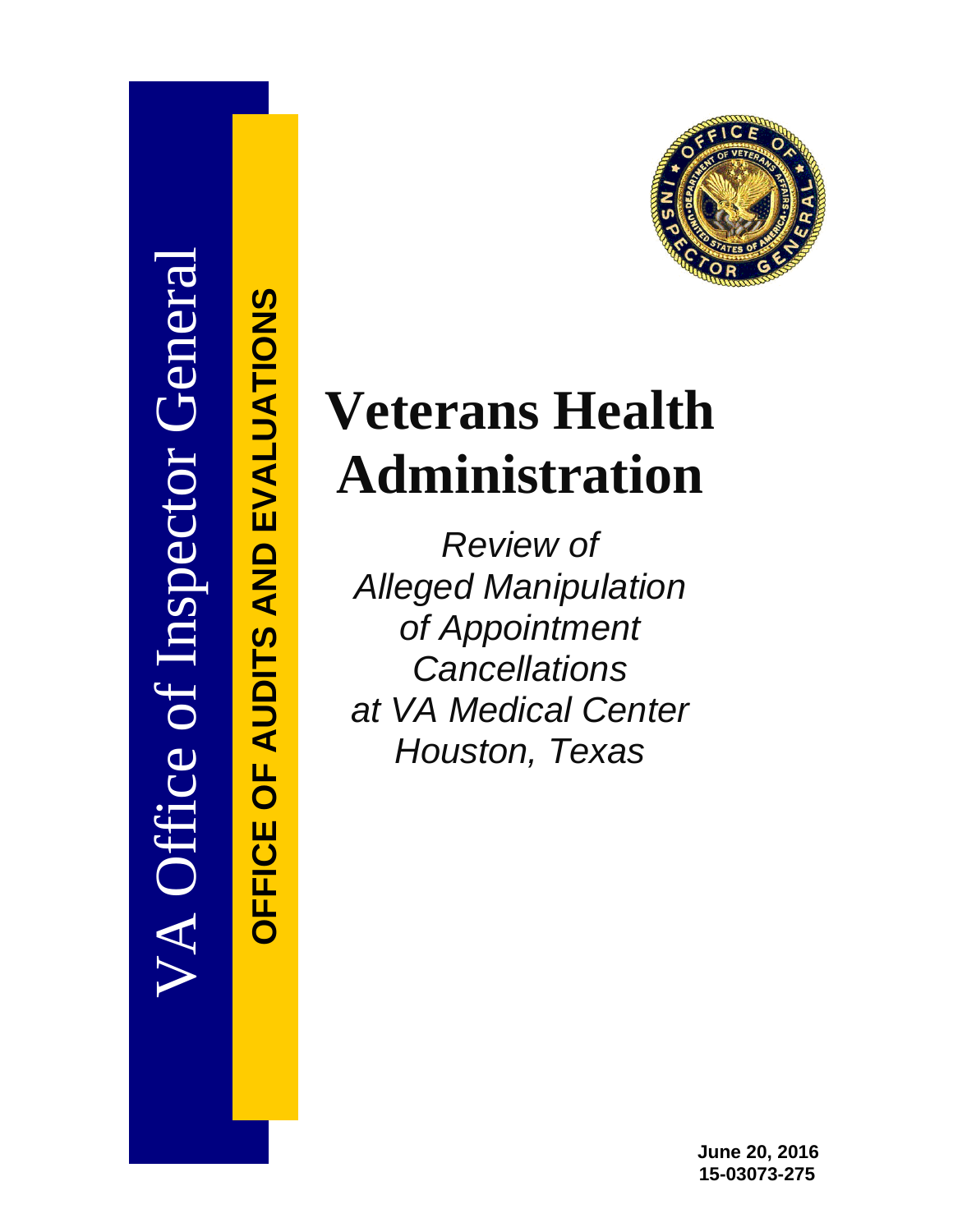# **ACRONYMS**

| <b>CBOC</b> | <b>Community Based Outpatient Clinics</b>  |
|-------------|--------------------------------------------|
| <b>OIG</b>  | Office of Inspector General                |
| VA.         | Department of Veterans Affairs             |
| <b>VAMC</b> | <b>Veterans Affairs Medical Center</b>     |
| <b>VISN</b> | <b>Veterans Integrated Service Network</b> |
| <b>VHA</b>  | Veterans Health Administration             |

**To Report Suspected Wrongdoing in VA Programs and Operations: Telephone: 1-800-488-8244 E-Mail: [vaoighotline@va.gov](mailto:vaoighotline@va.gov) (Hotline Information: [www.va.gov/oig/hotline\)](http://www.va.gov/oig/hotline)**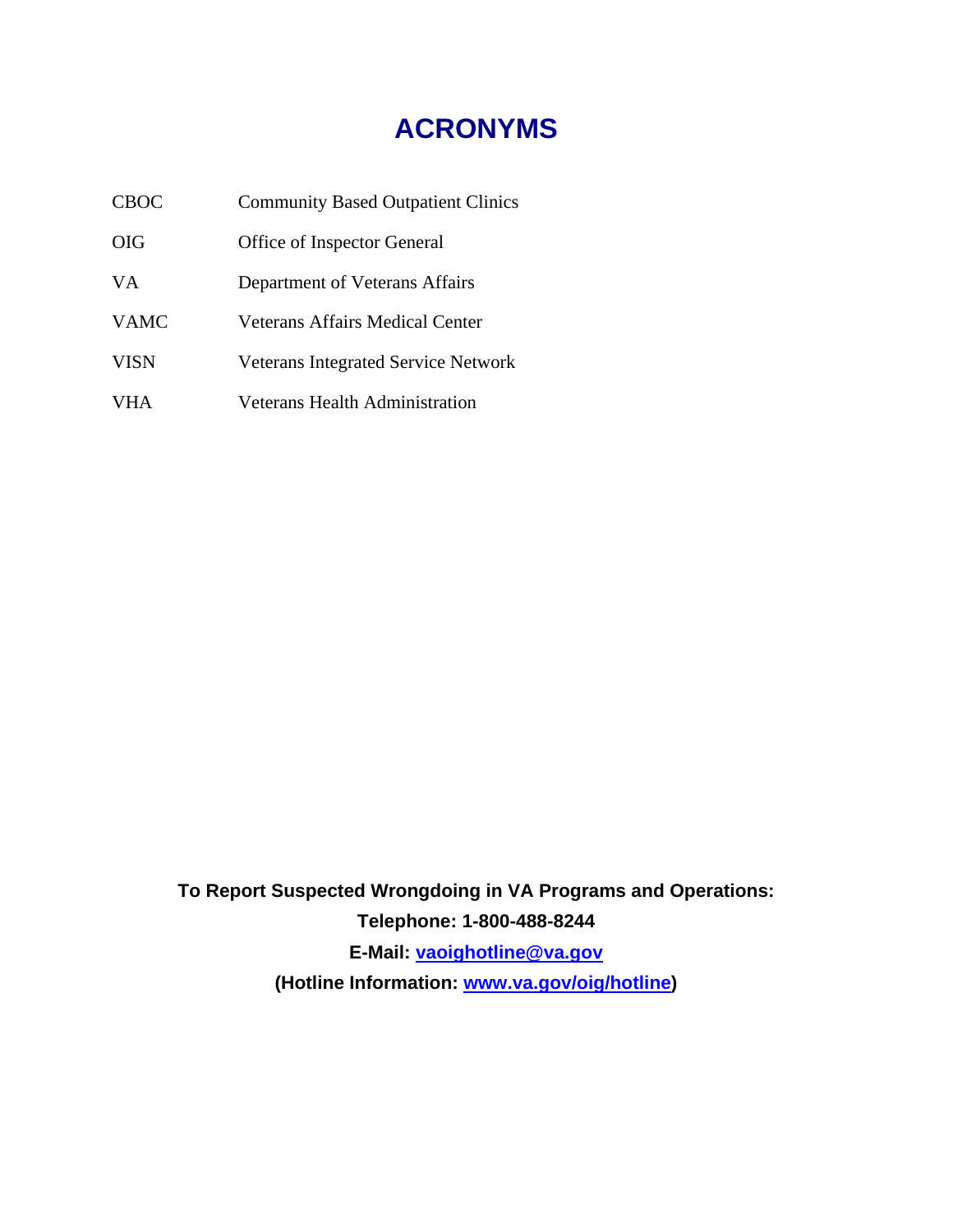

# **Highlights: Review of VHA's Alleged Manipulation of Appointment Cancellations at VAMC Houston, TX**

The Office of Inspector General received an anonymous allegation that leadership was instructing staff at the Michael E. DeBakey VA Medical Center (VAMC) and its associated Community Based Outpatient Clinics (CBOCs) to incorrectly record clinic cancellations as patient cancellations.

## **What We Found**

We found no evidence the VAMC Director instructed supervisors or staff to incorrectly record appointment cancellations. We substantiated that two previous scheduling supervisors and a current director of two CBOCs instructed staff to incorrectly record cancellations as canceled by the patient.

 July 2014 through June 2015 time frame. Of the 223 appointment cancellations, staff We identified 223 appointments incorrectly recorded as patient cancellations during the rescheduled 94 appointments (42 percent) beyond 30 days. For these 94 appointments, veterans encountered an average 81-day wait, which was 78 days longer than shown in the electronic scheduling system. We found that wait times were understated about 66 days for 50 appointments (22 percent) when they were initially scheduled.

of a lack of effective training and oversight. These issues have continued despite the Veterans Health Administration (VHA) having identified similar issues during a May and June 2014 system-wide review of access. These conditions persisted because As a result, VHA's recorded wait times did not reflect the actual wait experienced by the

**Why We Did This Review** veterans and the wait time remained unreliable and understated.

### **What We Recommended**

We recommended the Veterans Integrated Service Network 16 Director confers with VA's Office of Accountability Review; provides scheduling staff training; improves scheduling audit procedures; and takes actions when the audits identify deficiencies.

### **Management Comments**

The VISN Director concurred with all six recommendations. They conferred with and determined the Office of Accountability Review is responsible for advising on administrative actions toward Senior Executive Service employees and members of a hospital's leadership quadrad. Neither of the prior supervisors cited in this report was in a senior leadership position, and thus consideration of administrative actions does not fall within their purview. The VISN Director provided acceptable planned actions for Recommendations 3 through 6. Based on the actions taken, Recommendations 1 and 2 are closed and we will monitor the implementation of the remaining recommendations until completed.

Aang K abe

GARY K. ABE Acting Assistant Inspector General for Audits and Evaluations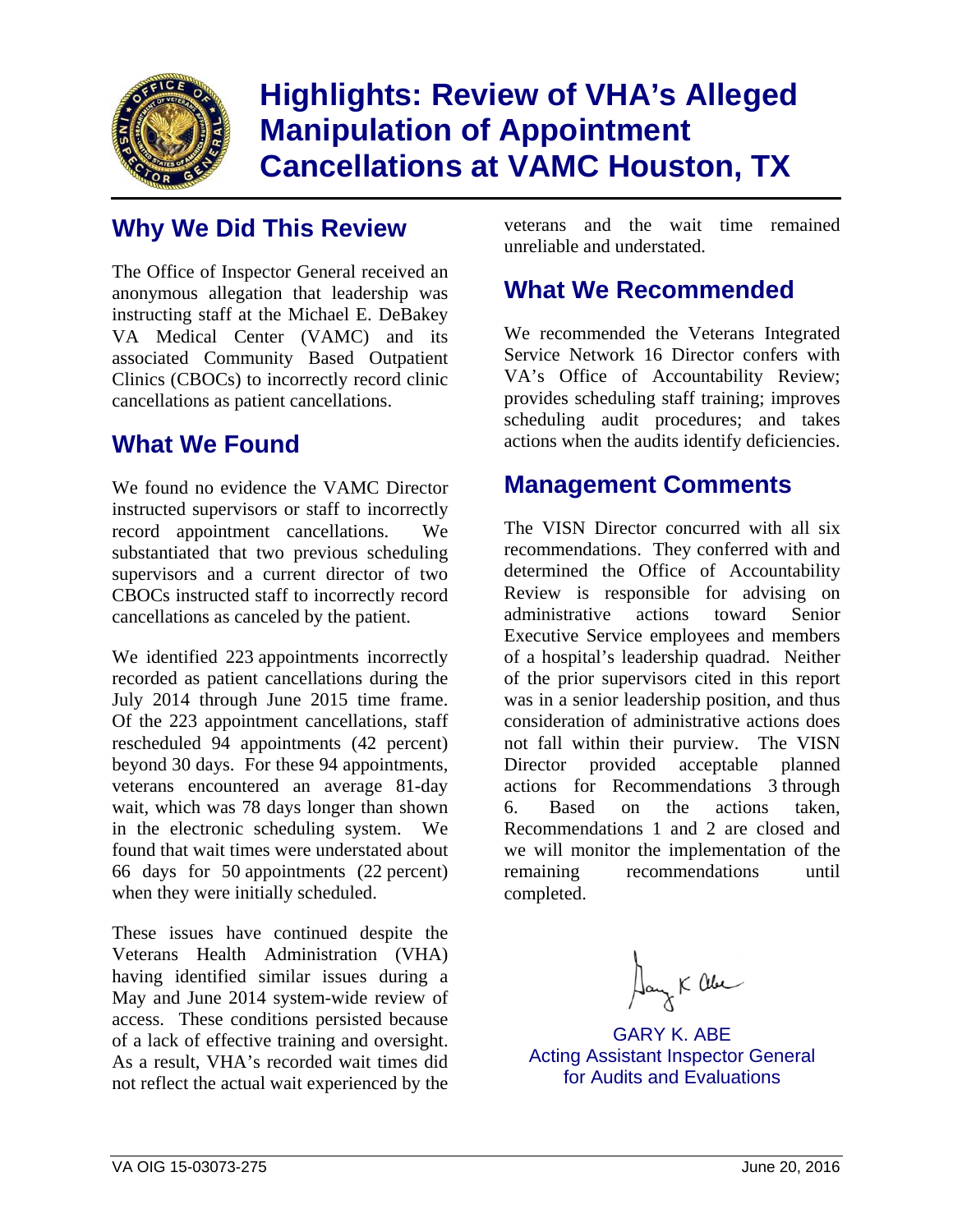# **TABLE OF CONTENTS**

| Allegation | Michael E. DeBakey VA Medical Center Leadership Instructed Staff |  |
|------------|------------------------------------------------------------------|--|
|            |                                                                  |  |
| Appendix A |                                                                  |  |
| Appendix B |                                                                  |  |
| Appendix C |                                                                  |  |
| Appendix D |                                                                  |  |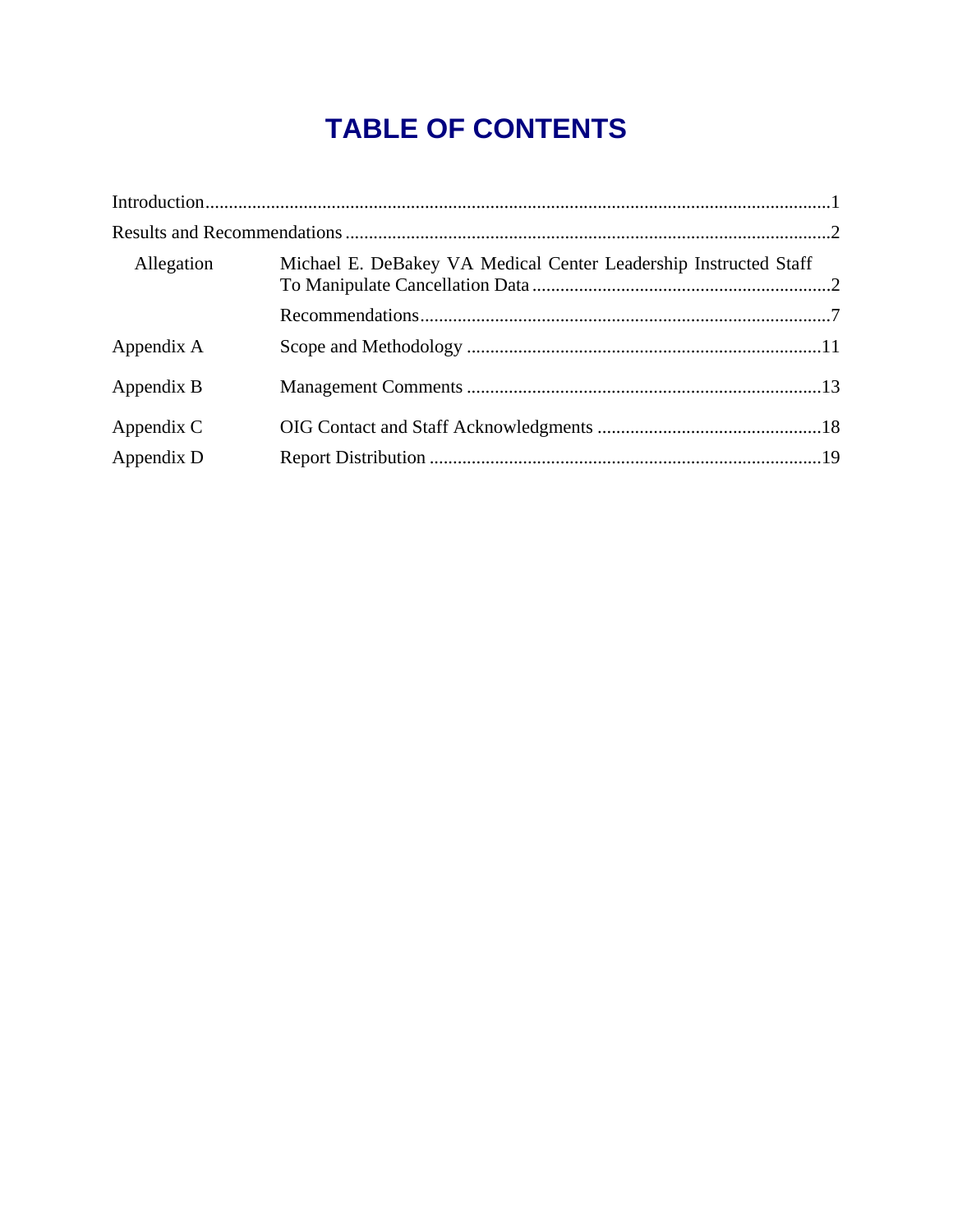# **INTRODUCTION**

<span id="page-4-0"></span>*Allegation*  The Office of Inspector General (OIG) received an anonymous allegation that leadership was instructing staff at the Michael E. DeBakey VA Medical Center (VAMC) and its associated Community Based Outpatient Clinics (CBOCs) to incorrectly record clinic cancellations as patient cancellations.

*Michael E. DeBakey VA Medical Center*  The Michael E. DeBakey VAMC is located in Houston, TX, as part of the Veterans Integrated Service Network (VISN) 16, South Central VA Health Care Network. In addition to primary care and mental health care services, the center provides specialized diagnostic care, radiation therapy, surgery, and medical treatment. This includes cardiovascular surgery, gastrointestinal endoscopy, nuclear medicine, ophthalmology, and treatment of spinal cord injury and diseases. The VAMC offers health care services to veterans in conjunction with nine CBOCs located in Beaumont, Conroe, Galveston, Katy, Lake Jackson, Lufkin, Richmond, Texas City and Tomball, TX.

*Cancellation Procedures and Wait Time Calculation*  The Veterans Health Administration (VHA) captures wait time data for new and established patients by measuring the elapsed days from the appointment's clinically indicated or preferred appointment date to the appointment date. For established patients, the clinician or licensed provider must record the appointment's clinically indicated date specifying when the patient needs to return to the clinic. For new appointment requests, or appointments for which providers did not document a clinical determination, the scheduler must use the appointment's preferred date, which is the date that the patient would like the appointment to occur. VHA calculates the wait time for the rescheduled appointments of clinic cancellations and patient cancellations differently.

- If the clinic cancels an appointment because they are unable to provide care to the patient at the original appointment time, staff must input the cancellation as a clinic cancellation. The veteran's wait time for this appointment would continue to use the original appointment's clinically indicated or preferred appointment date for the rescheduled appointment.
- If the patient cancels the appointment, the wait time will recalculate based on the patient's new preferred appointment date for the rescheduled appointment.

*Other Information* 

- Appendix A provides scope and methodology.
- Appendix B provides management comments.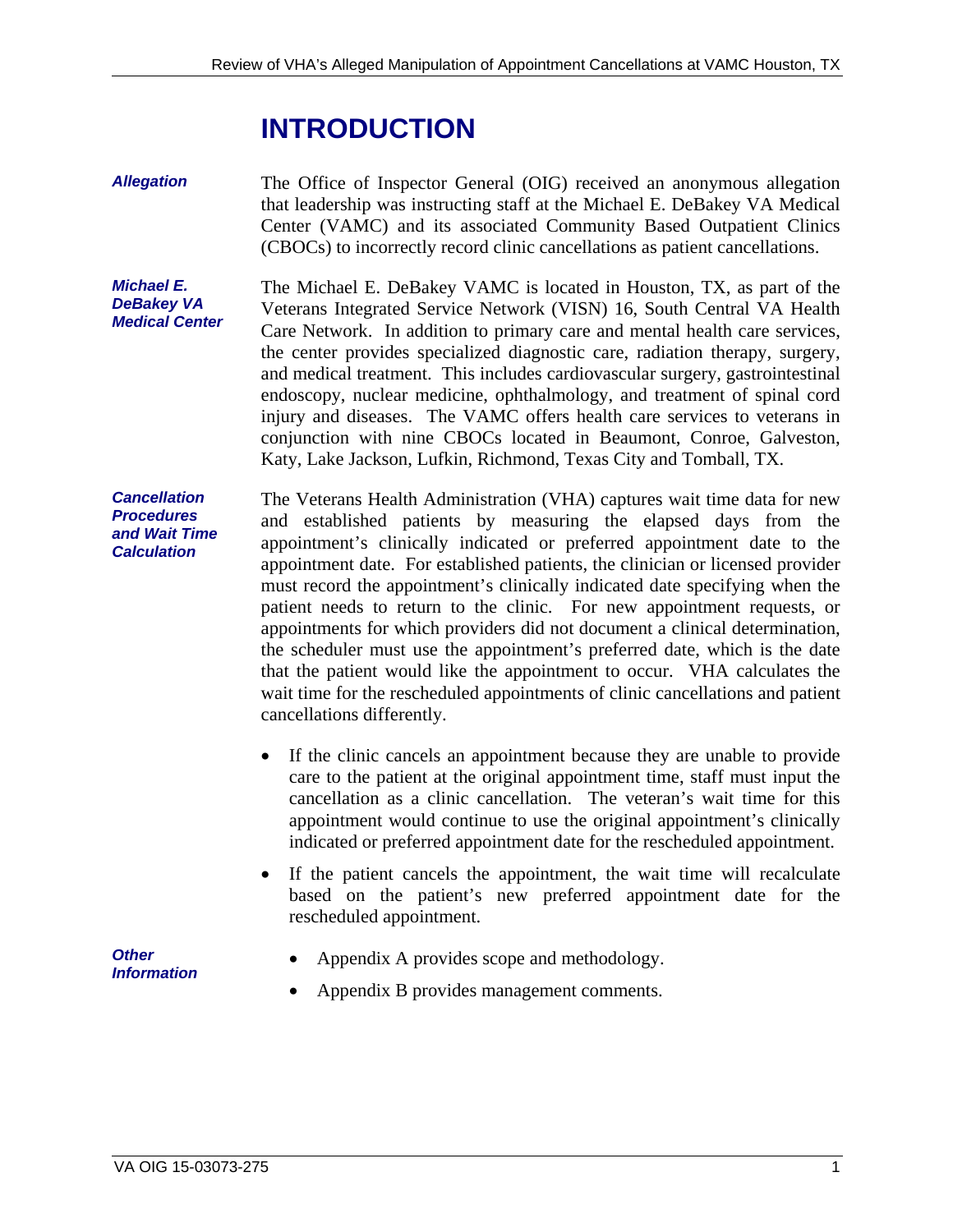# **RESULTS AND RECOMMENDATIONS**

### <span id="page-5-0"></span>**ALLEGATION MICHAEL E. DEBAKEY VA MEDICAL CENTER LEADERSHIP INSTRUCTED STAFF TO MANIPULATE CANCELLATION DATA**

- *Assessment*  Although we found no evidence that the VAMC Director instructed supervisors or staff to enter appointment cancellations incorrectly, we substantiated that two previous scheduling supervisors and a current director of two CBOCs instructed staff, as recently as February 2016, to input clinic cancellations incorrectly as canceled by patient. We also found that staff did not consistently use the correct clinically indicated or preferred appointment date when scheduling appointments. This occurred despite VHA identifying inappropriate scheduling practices or supervisors instructing schedulers to modify scheduling dates at the VAMC during VHA's May and June 2014 system-wide review of access.
- *What We Did*  We conducted a site visit at the Michael E. DeBakey VAMC to assess the merits of the allegation. We interviewed 17 VAMC managers responsible for providing guidance and oversight for appointment scheduling and cancellation procedures. We interviewed 31 staff who scheduled primary care, mental health, and specialty care appointments for the VAMC and 7 of the 9 CBOCs. We observed scheduling processes at four VAMC clinics, as well as Telecare whose staff scheduled appointments for clinics throughout the medical center and for CBOCs when schedulers from these clinics were not available. We reviewed 373 appointments that VAMC staff had recorded as canceled by patient to determine whether staff input the appropriate cancellation type. To determine if staff used the correct clinically indicated or preferred appointment dates, we evaluated the 223 appointments that staff incorrectly recorded as canceled by patient. We reviewed VHA's *System-Wide Review of Access* audit conducted from May 12 through June 3, 2014, and *Veterans Integrated Service Network 16 Access Audit and Wait Time Fact Sheet*, dated June 9, 2014.

*Supervisors Instructed Staff To Incorrectly Enter Appointment Cancellations*  We did not find evidence indicating that the VAMC Director instructed staff to input cancellation data incorrectly. However, we substantiated that two previous scheduling supervisors and a current director of two CBOCs instructed staff to input clinic cancellations incorrectly as canceled by patient. To determine this, we asked schedulers and supervisors if anyone had instructed them or anyone else to enter an appointment as canceled by patient when they should have entered the appointment as canceled by clinic. If the response was positive, we asked for additional details to corroborate that information, such as documentation of this instruction and information from other interviews. Based on the responses, we confirmed that two previous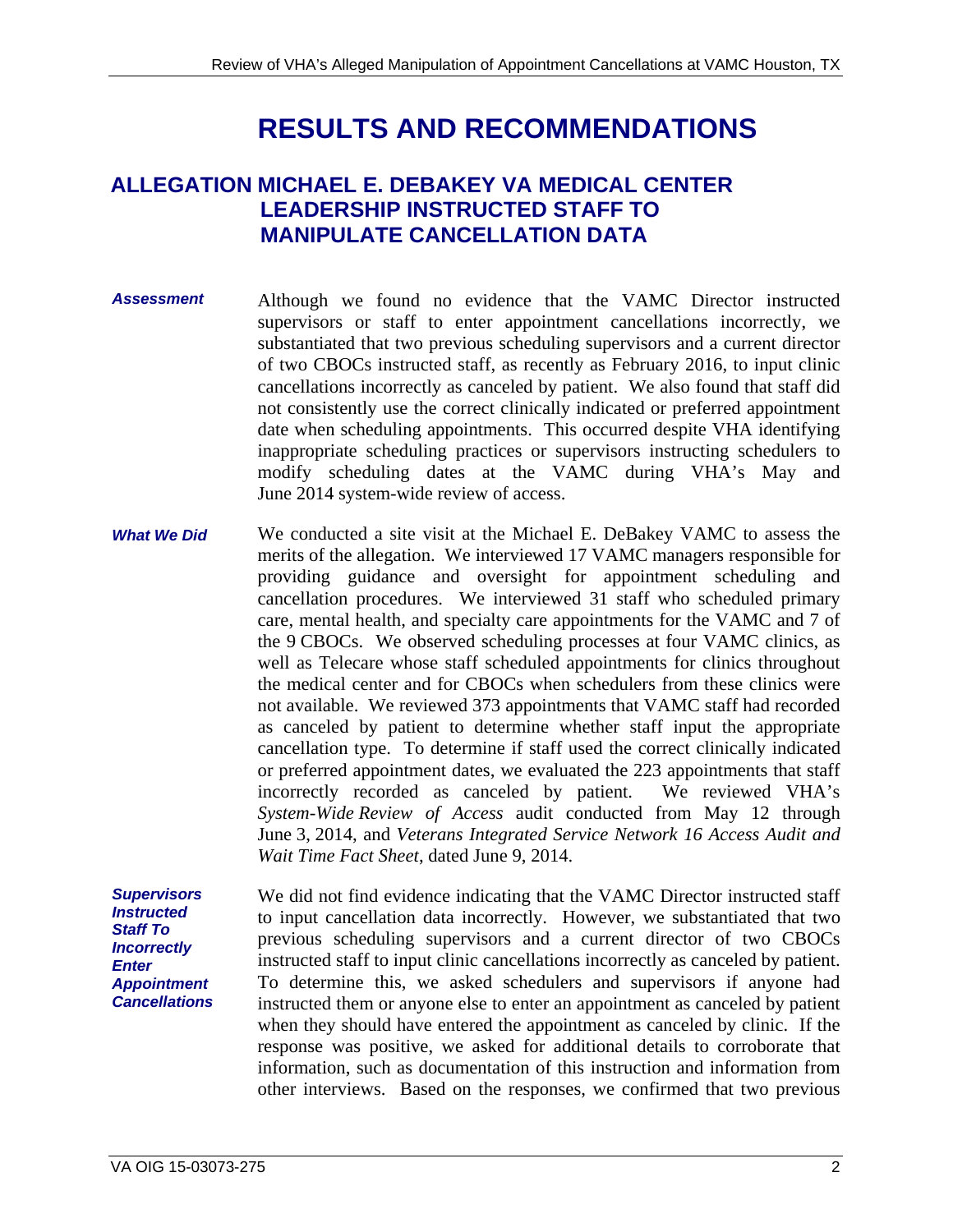supervisors had instructed staff to record canceled appointments as canceled by patient instead of canceled by clinic. One supervisor retired in and the other no longer occupied the position as of .

We also confirmed that a current director of two CBOCs instructed staff, as recently as February 2016, to record an appointment as canceled by patient if clinic staff at one CBOC offered to reschedule a veteran's appointment at a different CBOC situated about 17 miles away and the veteran declined the appointment. The CBOC Director believed this was appropriate since the CBOC was still offering the patient an appointment. When interviewed regarding these cancellations, the CBOC Director acknowledged she instructed staff to cancel appointments by patient if the veteran declined an appointment in the alternate location. Entering the correct cancellation type is essential to ensuring data integrity and accuracy, and calculating a veteran's actual wait time.

We recommend that the VISN Director confers with VA's Office of Accountability Review to determine, what if any, administrative actions should be taken based on the factual circumstances developed in this report regarding appointments incorrectly recorded as cancelled by patient, or instructions to staff to incorrectly record appointments, as canceled by patient.

We reviewed 373 appointments that staff recorded as canceled by patient. We found that staff incorrectly recorded 223 of the 373 appointments as canceled by patient. Staff rescheduled veterans' appointments for 219 of these 223 appointments, but did not reschedule the remaining 4 appointments. Staff documented their attempts to schedule one of the four appointments but the patient declined the appointment. We provided the details of the three other appointments to VAMC staff for review to ensure the veterans received the necessary care.

Of these 219 rescheduled appointments, 124 were correctly rescheduled within 30 days of the original clinically indicated or preferred appointment date and one chose to be rescheduled through non-VA care options. For the remaining 94 rescheduled appointments (42 percent), veterans waited an average of 81 days. This was an average of 78 days longer than shown in the electronic scheduling system. Example 1 highlights the differences in calculating the wait time for a patient versus a clinic cancellation.

*Example 1 In 2014, a scheduler set up a primary care appointment for a veteran 40 days in the future (Appointment 1). However, the veteran's preferred appointment date was 20 days prior to the Appointment 1 date. According to the cancellation notes, the doctor was out sick and a scheduler canceled Appointment 1 and then rescheduled the veteran's appointment to 28 days after Appointment 1. However,* 

*Appointments Incorrectly Entered as Canceled By Patient Understate Wait Times*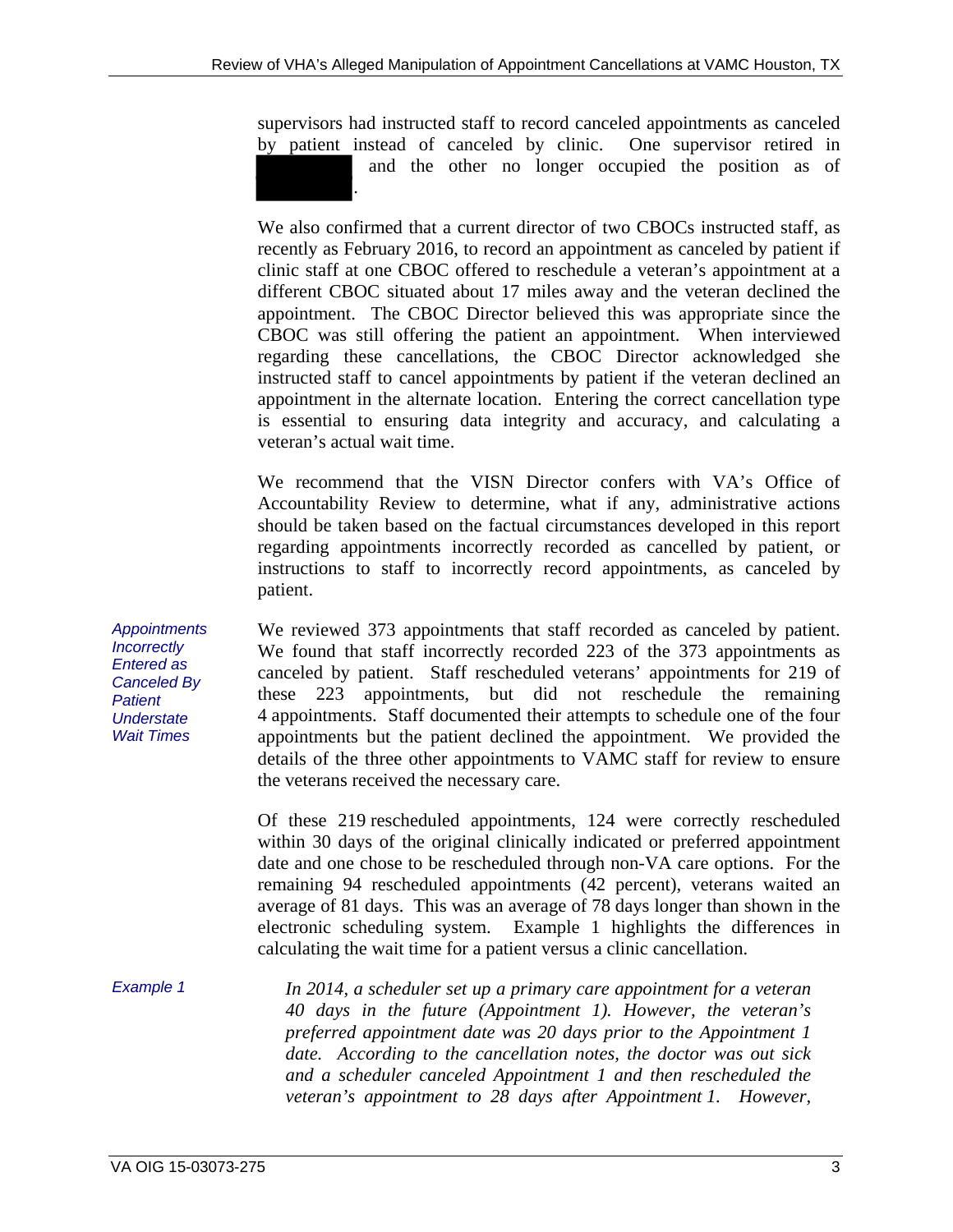*instead of using the original preferred appointment date for the rescheduled appointment, the scheduler incorrectly used the Appointment 1 date. Therefore, VHA reported a 28-day wait, rather than the veteran's actual wait of 48 days for the appointment.* 

Schedulers used incorrect clinically indicated or preferred appointment dates when scheduling appointments. For the 223 appointments that were incorrectly recorded as canceled by patient, we reviewed the clinically indicated or preferred appointment dates for their initially scheduled appointments, and found that schedulers did not use the correct clinically indicated or preferred appointment date for 54 appointments (24 percent). Of these 54 appointments, 4 contained clinically indicated or preferred appointment dates that were earlier than the provider's clinically indicated appointment date, which resulted in overstating the veterans' wait time. The remaining 50 appointments (22 percent) incorrectly recorded clinically indicated or preferred appointment dates that understated the veterans' wait times.

*Incorrect Clinically Indicated or Preferred Appointment Dates Could Understate Wait Times* 

During our review, we also determined that staff did not consistently enter clinically indicated or preferred appointment dates correctly. Recording the incorrect clinically indicated or preferred appointment date could understate the time that a veteran waits for the appointment. Of the 223 appointments we reviewed, staff incorrectly recorded the clinically indicated or preferred appointment dates for 50 appointments that understated the veterans' average wait time by about 66 days. Example 2 illustrates the effect of using an incorrect clinically indicated or preferred appointment date on wait time data.

*Example 2* 

*We observed a call from a patient to cancel and reschedule a primary care appointment in 2015 (Appointment 1). The veteran requested an appointment for 6 days later. The scheduler made an appointment (Appointment 2) for 47 days after Appointment 1, and correctly entered the patient's preferred appointment date. Since the appointment was beyond a 30-day wait, the scheduler transferred the veteran to a primary care scheduler to try to get an earlier appointment. We reviewed the scheduling system to determine if staff provided the veteran an earlier appointment. Instead, we found that a supervisor revised the data to show the veteran encountered a zero-day wait. Two weeks after the patient called to cancel and reschedule his primary care appointment, the supervisor canceled the Appointment 2 and rebooked it for a time slot 30 minutes later. However, the supervisor entered Appointment 2 as the preferred appointment date. Consequently, VHA reported the veteran had a zero-day wait instead of the 41 days the veteran actually waited.* 

We further reviewed 20 appointments created from August 13, 2015, to February 11, 2016, by the supervisor who changed the appointment's preferred date in the above example. The supervisor recorded correct dates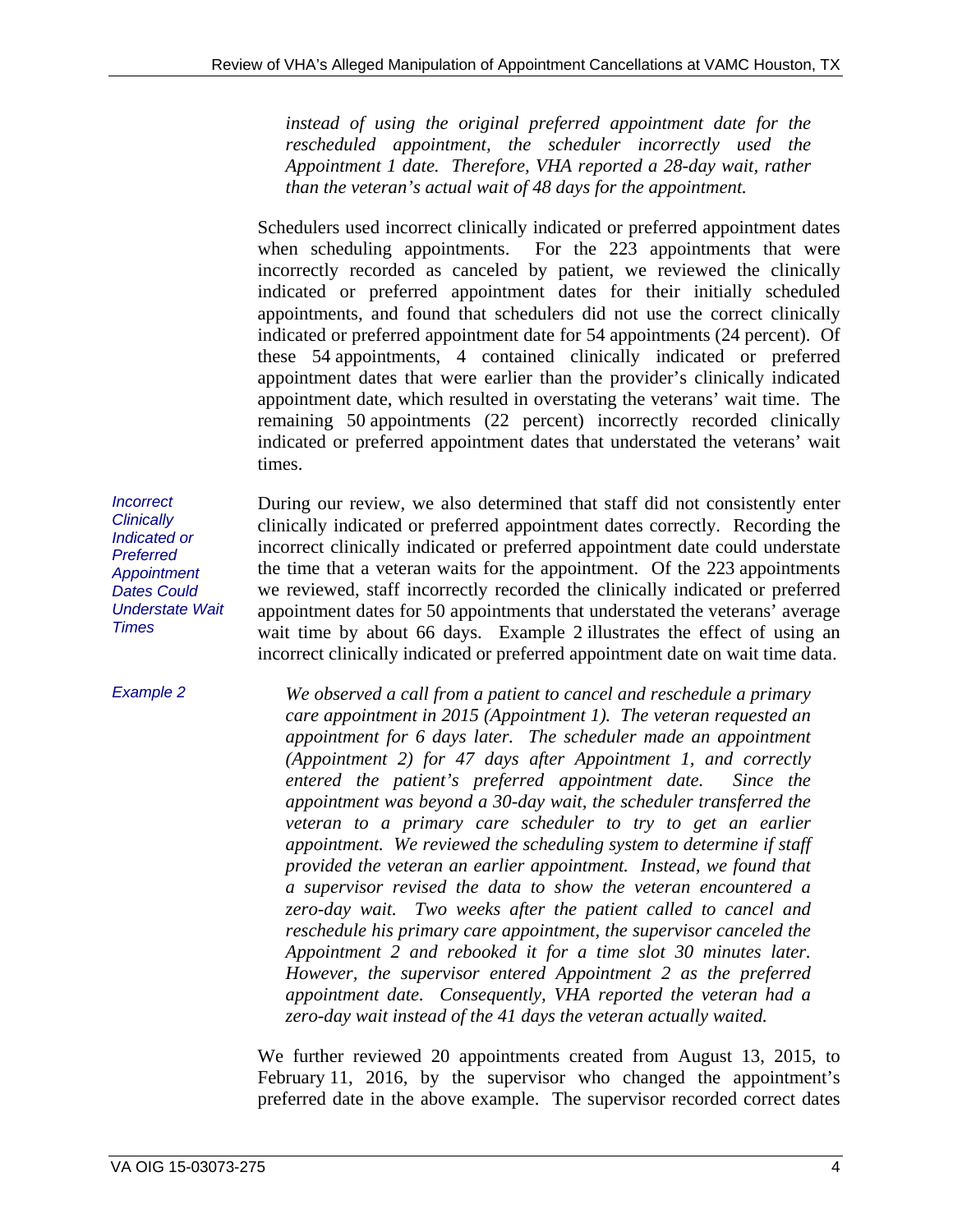for 14 of the 20 appointments. The supervisor did not record the correct clinically indicated or preferred appointment date for 6 of the 20 appointments.

We found that these incorrectly entered appointment cancellations and appointment date entries occurred because of a lack of effective training and oversight. Although the VAMC had policies and procedures describing when to use the patient or clinic cancellation options and how to define the clinically indicated or preferred appointment date, leadership did not reinforce this information through effective training and scheduling audits.

The VAMC leadership we interviewed understood the policy and knew when staff should use the patient and clinic cancellation options. The assistant chief of staff of the CBOCs told us she has been tracking patient and clinic cancellation rates since July 2013, as CBOC administrative officers must report on canceled appointments weekly. She also provided examples of these reports, which monitored various scheduling metrics, including the percentage of appointments staff canceled by clinic and canceled by patient. However, incorrectly entered appointment cancellations still occurred.

Of the 31 scheduling staff we interviewed, 22 did not fully understand the difference between a VAMC-canceled appointment and a patient-canceled appointment. Since the use of clinically indicated or preferred appointment dates was not an issue identified in the allegation, we did not ask all interviewees about this question initially. However, for the 27 schedulers and 12 supervisors questioned about their use of these dates, 16 schedulers and 10 supervisors correctly indicated when to use the provider's clinically indicated appointment date for established patients or the veteran's preferred date. Of the remaining 11 schedulers and 2 supervisors:

- Six schedulers and one supervisor told us they based the clinically indicated or preferred appointment date on the provider's availability or next available appointment date regardless of whether the provider or veteran requested the next available appointment. This next available appointment may be days, weeks, or months in the future.
- Four schedulers and one supervisor told us that for consults, they would use the date determined by specialty providers as the clinically indicated appointment date instead of the initial consult request date, as required by VHA and VAMC policy. Staff told us some specialty providers prioritized the new patient consults to determine how quickly they needed to see the veteran.
- One scheduler partially understood the VHA policy. While the scheduler told us it was incorrect to record the available appointment date as the clinically indicated or preferred appointment date, the scheduler was unable to explain specifically how to identify the clinically indicated or preferred appointment date.

*Inadequate Training and Insufficient Oversight*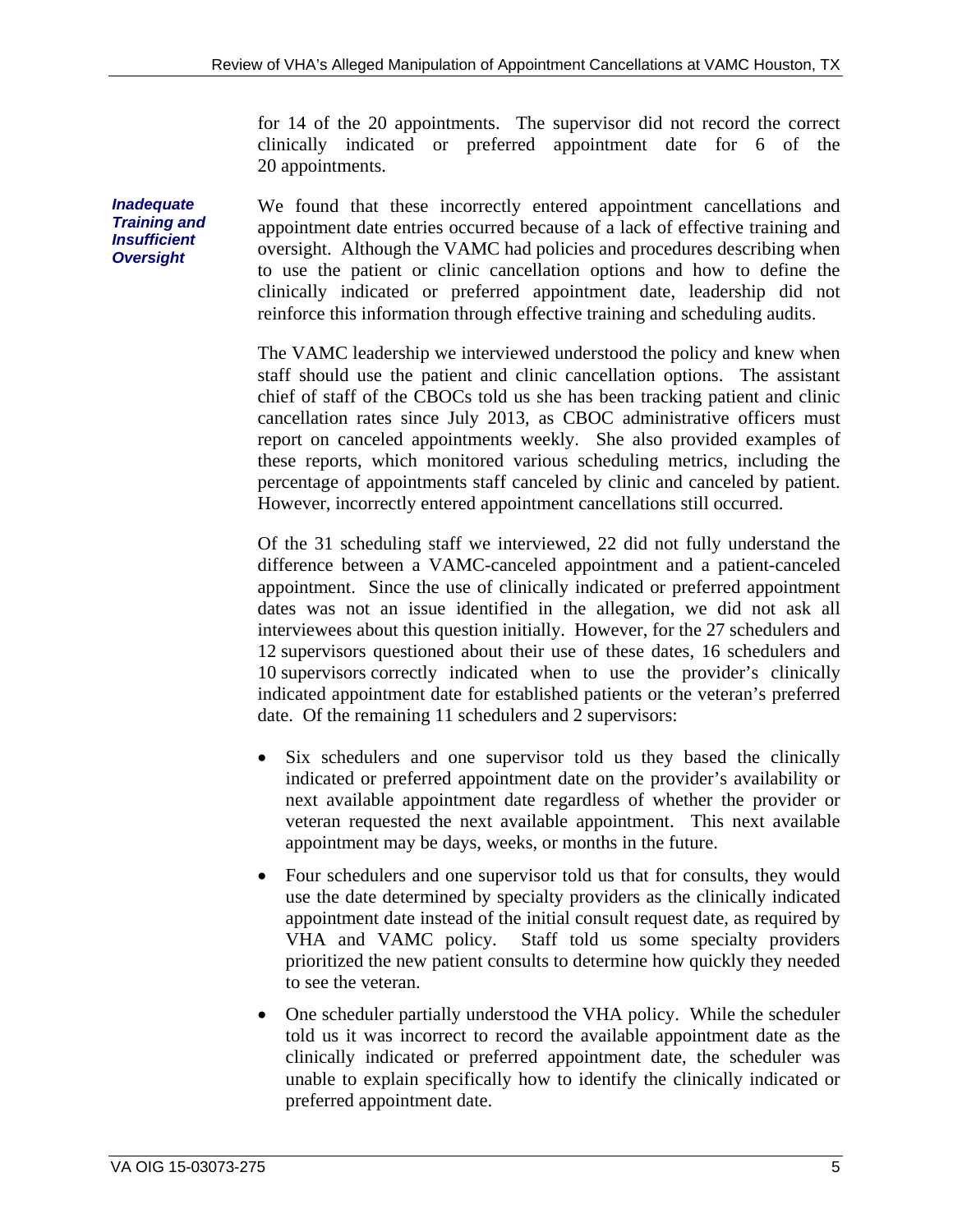Although leadership had scheduling training for all schedulers in 2014, the training did not specifically address cancellation procedures or the clinically indicated date for established patients and new consults. We reviewed the training documents provided by VAMC staff and found that the documentation did not describe when to use the clinic versus patient cancellation options, nor did it show schedulers how to determine the clinically indicated date. We recommend that the VISN Director ensure the VAMC provides training on when to use clinic versus patient cancellation options and how to identify the clinically indicated appointment date.

VAMC leadership also told us they perform audits of scheduling data and provided us examples of the audits they perform. However, the audits focused on appointments in which the clinically indicated or preferred appointment date was the same as the appointment create date, or appointments that staff scheduled greater than 30 days from the clinically indicated or preferred appointment date. These audits did not review appointment cancellation procedures, nor did they provide a comprehensive review of the clinically indicated or preferred appointment dates schedulers use, to ensure staff correctly input appointments with a 0-day wait.

This finding was significant because for the 223 appointments reviewed, 38 of the 50 appointments that understated the veterans' wait times showed a 0-day wait. The scheduling audits would not identify scheduling errors for these appointments. As a result, by staff incorrectly entering appointments as canceled by patient and recording incorrect clinically indicated or preferred appointment dates, VHA's reported wait times did not reflect the actual wait experienced by veterans, and the wait time information remained unreliable and understated.

We recommend that the VISN Director ensure the VAMC monitors cancellation and appointment data to make sure that schedulers use the correct cancellation type and clinically indicated or preferred appointment date, and take corrective actions on identified deficiencies. To ensure the VAMC's corrective actions are effective, we recommend that the VISN Director conduct a scheduling audit at the VAMC within 3 months of the VAMC's implementing our recommendations for improved training and oversight.

*Recurring Issues*  VHA previously identified inappropriate scheduling practices, such as supervisors instructing schedulers to use incorrect clinically indicated or preferred appointment dates. In May and June 2014, VHA conducted a system-wide Access Audit to ensure a full understanding of VA's policy among scheduling staff; identify any inappropriate scheduling practices used by employees regarding veteran preferences for appointment dates; and review wait list management. On May 16, 2014, VHA conducted a site visit at the Michael E. DeBakey VAMC to review veteran access to care, and subsequently flagged the VAMC for further review due to concerns identified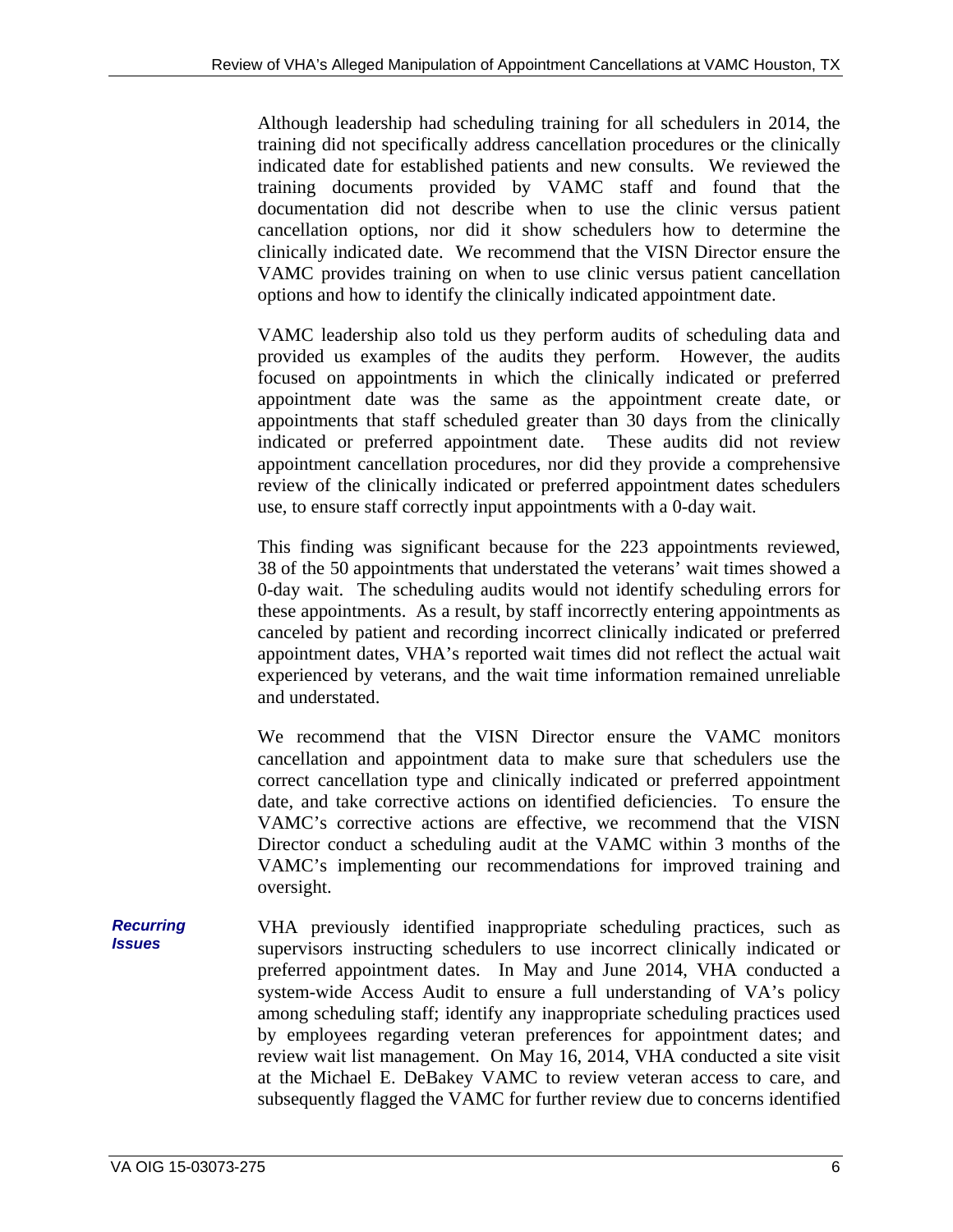<span id="page-10-0"></span>during the visit. The VAMC was 1 of 112 facilities that VA flagged because of concerns that indicated inappropriate scheduling practices or interviewed staff indicated they had received instruction to modify scheduling dates. A VA Access Audit and Wait Times Fact Sheet for VISN 16, dated June 9, 2014, stated that VA was already taking corrective action to address issues resulting from the audit. However, the Fact Sheet provided no details of specific actions taken by the VAMC. Following VHA's Access Audit, an OIG investigation<sup>\*</sup> found that schedulers at the VAMC "zeroed out" patient wait times between 2010 and 2014, having been trained to use the patients' appointment date as their desired date.

*Conclusion*  We did not find evidence indicating that the VAMC Director instructed staff to input cancellation data incorrectly. However, we substantiated that two previous scheduling supervisors and a current director of two CBOCs instructed staff to record clinic cancellations incorrectly as canceled by patient. Schedulers used this inappropriate practice and did not enter the correct cancellation type for canceled appointments. In addition, staff used incorrect clinically indicated or preferred appointment dates. This occurred even though VHA identified inappropriate scheduling practices, including supervisors instructing schedulers to use incorrect clinically indicated or preferred appointment dates at the VAMC during a system-wide review of access in May and June 2014, and the VAMC's efforts to correct scheduling deficiencies. Because of a lack of effective training and management oversight, the VAMC understated veterans' appointment wait times. As a result, VHA's recorded wait times understated the actual wait experienced by the veterans. Furthermore, we considered the errors identified significant, resulting in unreliable patient wait times.

# **RECOMMENDATIONS**

- 1. We recommended the Veterans Integrated Service Network 16 Director confers with VA's Office of Accountability Review to determine what, if any, administrative action should be taken based on the factual circumstances developed in this report regarding appointments incorrectly recorded as canceled by patient.
- 2. We recommended the Veterans Integrated Service Network 16 Director confers with VA's Office of Accountability Review to determine what, if any, administrative action should be taken regarding instructions to staff to incorrectly record appointments as canceled by patient.

1

*Administrative Summary of Investigation by the VA Office of Inspector General in Response to Allegations Regarding Patient Wait Times*, VA OIG Administrative Summary 14-02890-163, March 8, 2016.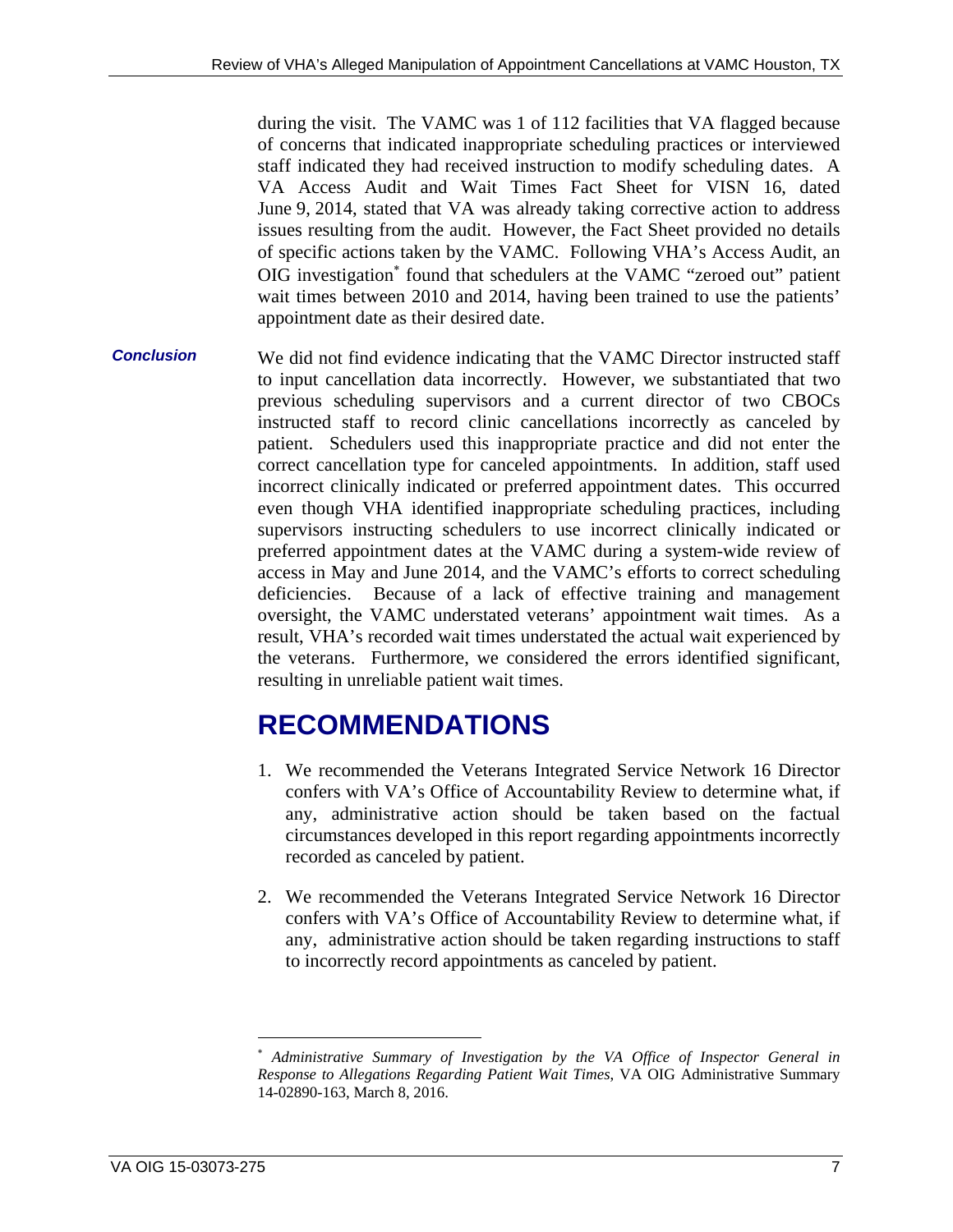- 3. We recommended the Veterans Integrated Service Network 16 Director ensure the Director of the Michael E. DeBakey VA Medical Center provides training on when to use clinic versus patient cancellation options and how to identify the clinically indicated appointment date.
- 4. We recommended the Veterans Integrated Service Network 16 Director ensure the Director of the Michael E. DeBakey VA Medical Center improves scheduling audit processes to ensure that managers conduct a complete review of appointment data to ensure scheduling staff are using the correct cancellation type and clinically indicated or preferred appointment date.
- 5. We recommended the Veterans Integrated Service Network 16 Director ensure the Director of the Michael E. DeBakey VA Medical Center makes sure managers take corrective action when audits identify deficiencies in scheduling staff's use of appointment cancellation type and clinically indicated or preferred appointment dates.
- 6. We recommended the Veterans Integrated Service Network 16 Director conduct a scheduling audit within 3 months after Recommendations 3 through 5 are implemented to ensure the corrective actions taken were effective.

#### *Management Comments*  The VISN Director provided general comments and explanations for the actions taken by the Michael E. DeBakey VA Medical Center employees. Those explanations included:

- Limited options are available in the scheduling software. The software is complex to navigate and limited to outdated technology. It can be correct for schedulers to select either "canceled by patient" or "canceled by clinic" depending on the circumstances. The CBOC Director and schedulers were using their best judgement to accurately reflect the scheduling transaction, and did not engage in malicious or ethically unjustifiable conduct or deliberately manipulate scheduling data.
- Medical Support Assistants (MSAs) who are required to use the scheduling software to schedule, reschedule, and cancel appointments comprise a large population of often inexperienced, entry-level employees. VHA experiences nearly a 25 percent turnover in MSA positions annually.
- "canceled by patient" consistent with training and policy clarification. May 2015 was the peak of "cancellations by patient," which corrected to The Michael E. DeBakey VA Medical Center has substantially changed its scheduling practices during the past 2 years. The facility's scheduling data demonstrates an expected and appropriate decline in appointments baseline by July 2015. Interestingly, the IG audit team selected 43 percent of its sample during this isolated peak period, which does not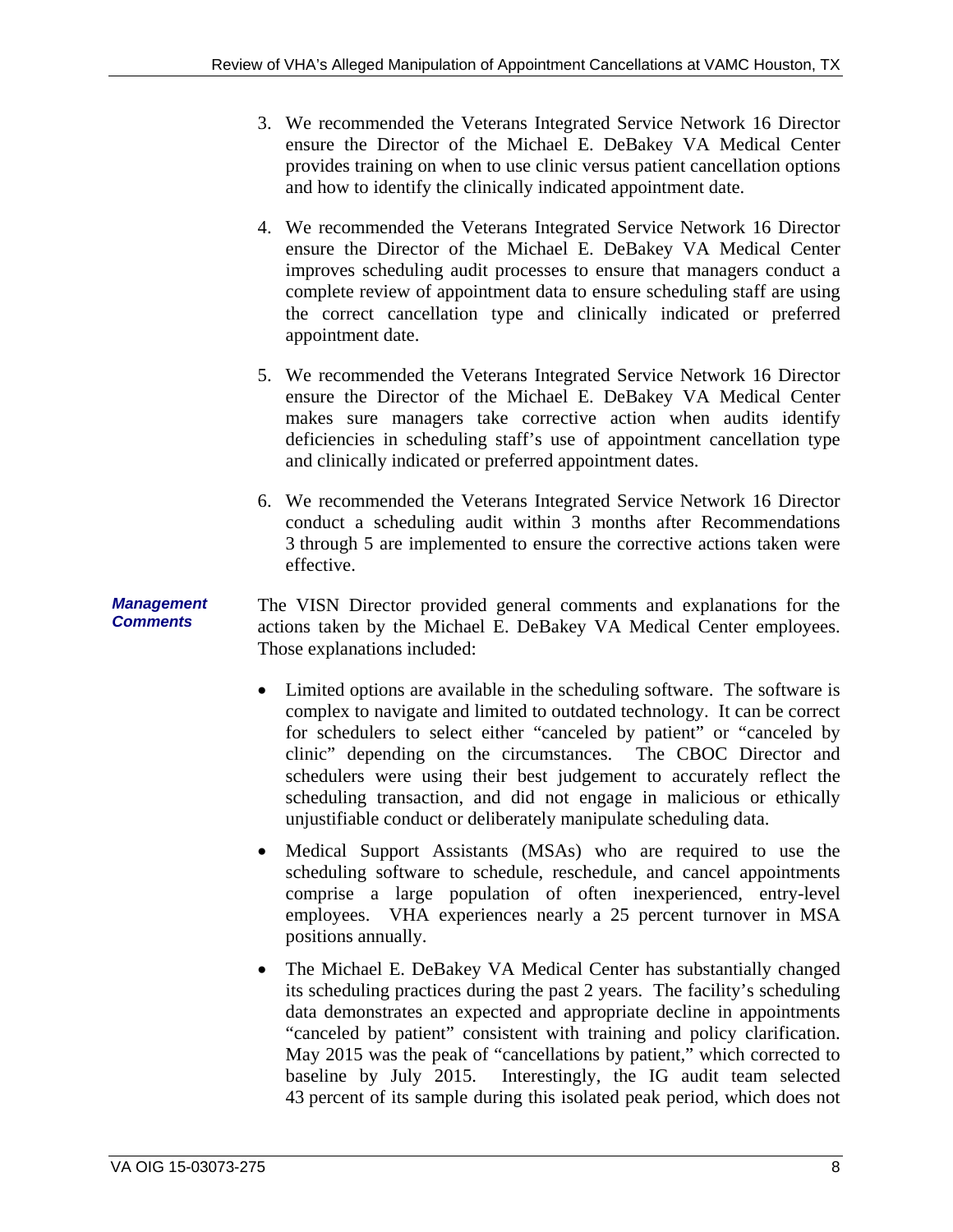reflect Houston's baseline data. This selection bias is not explained in the report, and should not be used to make broad conclusions about the reliability of VA's data on wait times.

The VISN Director concurred with all six recommendations. The VISN Director conferred with the VA Office of Accountability Review, and determined they were responsible for advising on possible administrative actions only toward Senior Executive Service employees and members of the hospital's leadership quadrad. Neither of the prior supervisors, nor the Director of the two CBOCs, was in a senior leadership position.

As

the report accurately states, the other supervisor retired in , prior to the time of this investigation. The CBOC Director was using their best judgement to reflect the scheduling transaction, and did not engage in malicious or ethically unjustifiable conduct or deliberately manipulate scheduling data. Accordingly, no administrative action was taken. For recommendations 3 through 6 the VISN Director provided details of the action plans for implementing training and monitoring efforts to improve appointment scheduling.

*OIG Response*  This is not just a scheduling software issue. The canceled appointments in question were not at the request of the veteran. The CBOC Director incorrectly, and contrary to VHA guidance, instructed her subordinates to use the option canceled by patient instead of canceled by clinic. VHA Directive 2006-055 Attachment G Business Rules for Handling No-Shows, Patient Cancellations, and Clinic Cancellations stated that elective clinic cancellation are those canceled for the convenience of the provider of the local VA facility. Also, current Standard Operation Policy and Procedures and Interim Guidance (#7588555) for Outpatient Scheduling stated schedulers should use the option canceled by the patient when the patient initiates the appointment change request. In addition, Michael E. DeBakey's VA Medical Center's Policy Memorandum No. 00A-005, dated June 12, 2014, stated that in the event of an unplanned clinic cancellation, patients will be contacted and given the option of rescheduling the appointment, and if the patient declines, the existing appointment will be entered as canceled by clinic. Although the CBOC Director offered the patient an appointment at a different location, the patient should decide if the alternate location is a viable option. If not, the appointment cancellations should be entered as canceled by clinic.

> time for VA to commit to make its replacement or modernization a priority. The VISN Director stated the scheduling software complexity, scheduling staff inexperience, and turnover as reasons for continued scheduling errors, even with extensive training. VHA's current scheduling software is antiquated and cumbersome to use and as we have recently reported, it is However, the scheduling software was not the sole reason for the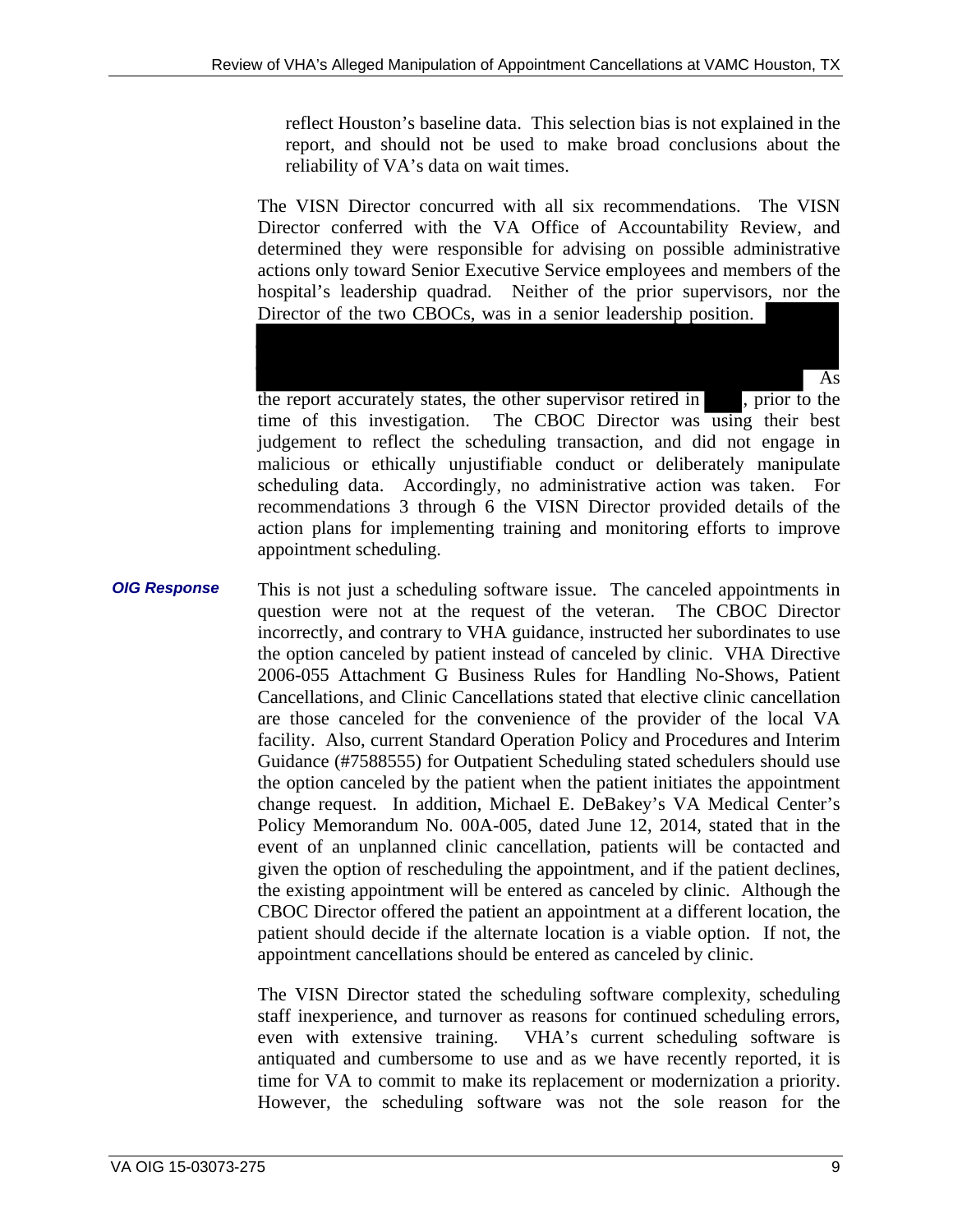appointment cancellation and scheduling errors we identified. These errors were caused by inadequate training and monitoring efforts that were not sufficient. We found that training for schedulers did not adequately explain when to use a clinic or patient appointment cancellation. In addition, the scheduling audits did not review appointment cancellation procedures, nor did they provide a comprehensive review of the clinically indicated or preferred appointment dates schedulers use, to ensure staff correctly input appointments that resulted in a 0-day wait.

The VISN Director stated that our report did not explain a selection bias when OIG's review included an isolated peak period when appointments canceled by patient were at their highest during May 2015, and therefore should not be used to make broad conclusions about the reliability of VA's data on wait times. There was no selection bias in how the review was conducted. The allegations indicated the issues started in July 2014 and were still ongoing when we received the hotline referral February 26, 2015. While we reviewed data from the time frame for the alleged issues, we also reviewed more current data closer to the time we began our review in June 2015. This data from May and June 2015 comprised 43 percent of our sample selected for review and clearly showed that the issues were still occurring with how schedulers were canceling appointments. Further, our results also showed there were recurring issues with the reliability of the VA wait times.

The VISN Director concurred with all six recommendations. We obtained documentation indicating that the VISN Director conferred with the Office of Accountability Review. The Office of Accountability Review advised they are responsible for advising on possible administrative actions toward Senior Executive Service employees and members of a hospital's leadership quadrad. Neither of the prior supervisors cited in this report was in a senior leadership position, and thus consideration of administrative actions does not fall within their purview. We consider Recommendations 1 and 2 closed.

We consider the planned corrective actions for Recommendations 3 through 6 acceptable. We will monitor the facility and VISN's progress and follow up on the implementation of the open recommendations until all proposed actions are completed. Appendix B provides the full text of the VISN Director's comments.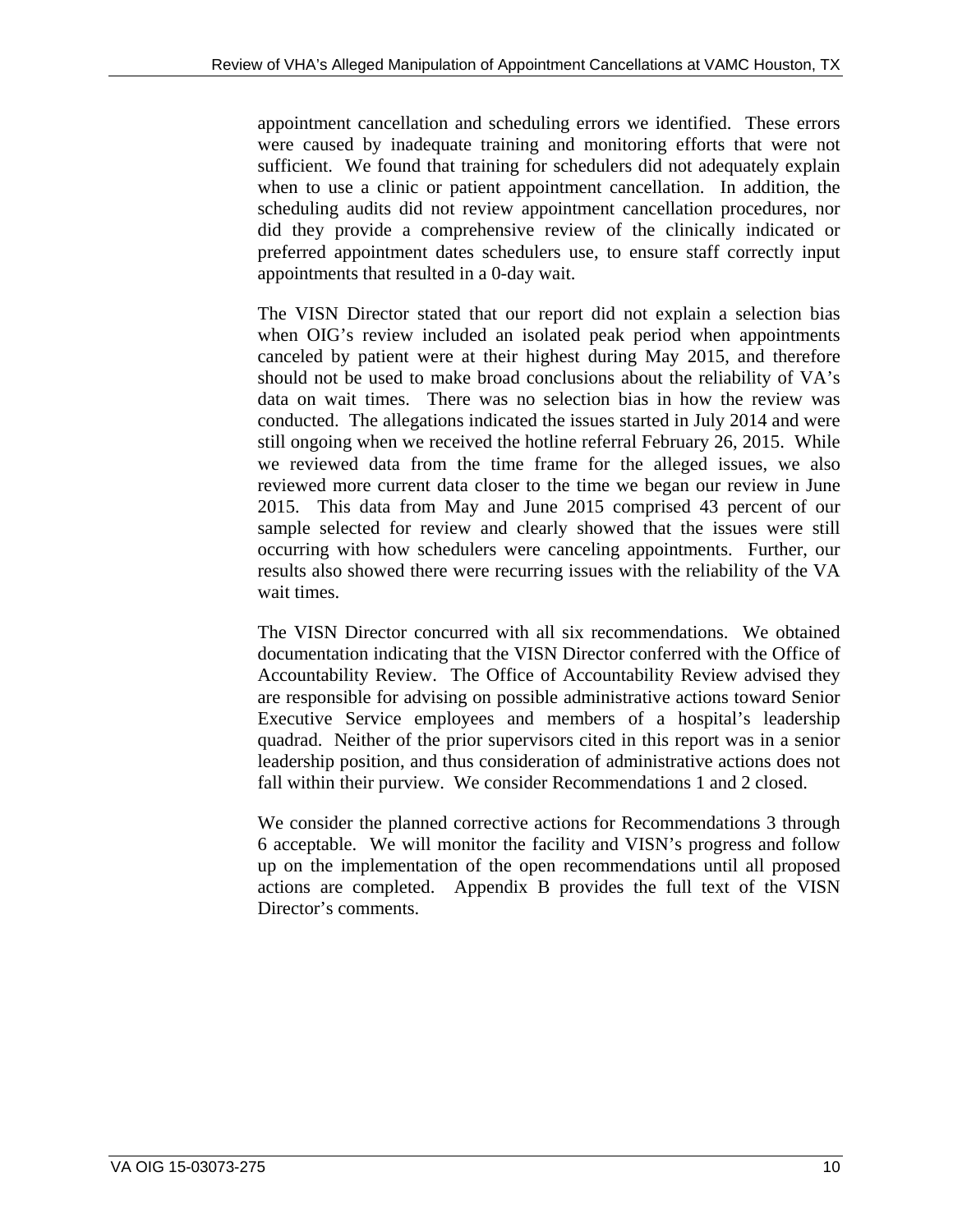#### <span id="page-14-0"></span>**Appendix A Scope and Methodology**

- *Scope*  We conducted our review from June 2015 through March 2016. We focused on individual outpatient appointments recorded as canceled by patient at the VAMC and its CBOCs during fiscal year 2014 and fiscal year 2015.
- *Methodology*  We reviewed applicable national and local policies, procedures, and guidance related to scheduling processes. VHA Directive 2006-055, Attachment G, Business Rules for Handling No-Shows, Patient Cancellations, and Clinic Cancellations, and current Standard Operation Policy and Procedures and Interim Guidance (#7588555) for Outpatient Scheduling stated that schedulers should use the option canceled by the patient when the patient initiates the appointment change request. In addition, Michael E. DeBakey's VA Medical Center's Policy Memorandum No. 00A-005, dated June 12, 2014, stated that in the event of an unplanned clinic cancellation, patients will be contacted and given the option of rescheduling the appointment, and if the patient declines, the existing appointment will be entered as canceled by clinic.

We conducted interviews with key VAMC staff and leadership. We reviewed a non-statistical sample of 373 appointments staff recorded as canceled by patient to determine whether staff had recorded the cancellation type correctly. We selected the non-statistical sample from two populations:

- A total of 4,320 canceled appointments recorded by VAMC staff as canceled by patient during the July 1, 2014, through February 28, 2015, time frame that we considered questionable. These 4,320 appointments were from clinics that had 4 or more appointments canceled by patient and 3 or fewer completed appointments on the same day. From this, we selected 211 appointments within primary care, mental health, and specialty care clinics. We did not select appointments associated with group clinics for review. We determined that staff incorrectly recorded 163 of these 211 appointments as canceled by patient.
- A total of 173 appointments that VAMC staff recorded as canceled by patient during the May 1, 2015, through June 10, 2015, time frame. We identified the 173 appointments from analysis of cancellation notes and a list provided by a site representative indicating when providers had taken unplanned leave. From this, we reviewed 162 appointments associated with individual outpatient clinics and determined that staff incorrectly recorded 60 of 162 as canceled by patient. We did not review 11 appointments associated with 2 group clinics since these appointments did not identify clinically indicated or preferred appointment dates.

From these universes, we identified 223 appointments that staff incorrectly recorded as patient cancellations. To determine the reason staff canceled the appointment, we asked whether the clinic was open or the provider was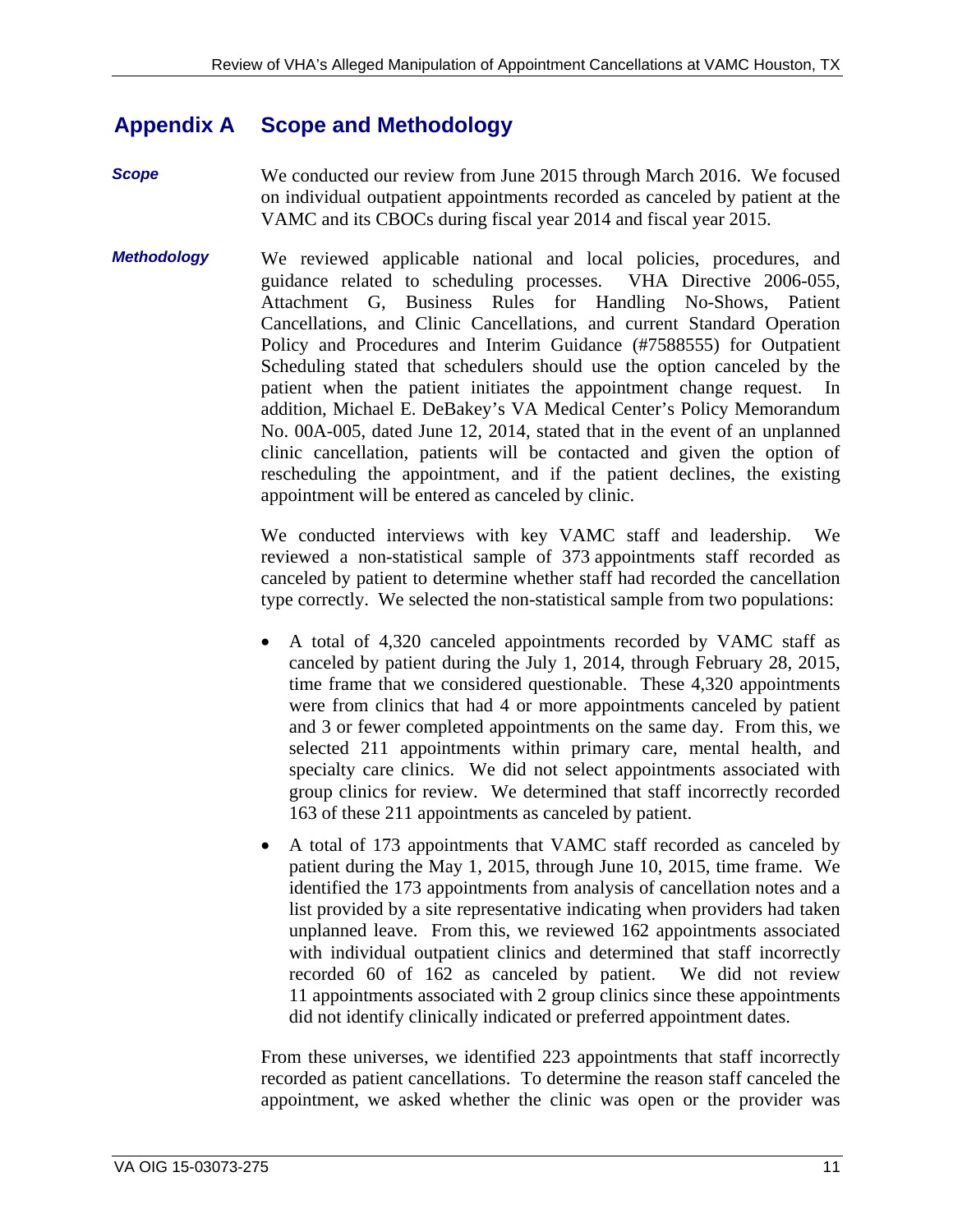available and analyzed the scheduler notes. We considered appointments that contained notes such as "provider out," "clinic closed," or "doctor sick" to be indicators that staff incorrectly entered the appointments as canceled by patient. To determine if staff used the correct clinically indicated or preferred appointment date, we reviewed the scheduling and provider notes for 223 appointments that staff incorrectly recorded as canceled by patient. We also reviewed an additional 20 appointments created by a supervisor from August 13, 2015, to February 11, 2016.

*Data Reliability*  We used computer-processed data from the VHA Support Service Center's Cancellation Cube, Completed Appointment Cube, the VHA Supervisory Appointment Tool's Cancellations Consolidated Facility Detail Report and Appointment List Report. To assess the reliability of the Cancellation Cube data and the VHA Supervisory Appointment Tool's Cancellations Consolidated Facility Detail Report, we compared the details of the patient cancellations selected for review with the clinical data available for each patient in the Computerized Patient Record System.

> We compared the appointment's date and time, appointment type, and clinic type to ensure that the appointments selected were valid and applicable for our review. To assess the reliability of the Completed Appointment Cube, we compared the details of completed appointments selected for review with the clinical data available for each patient in the Computerized Patient Record System. We compared the date, appointment type, and clinic type and looked to see whether the clinician had entered a note to support the appointment occurred. To test the reliability of the Appointment List report, we compared the details of the appointment selected for review with the clinical data available for each appointment in the Computerized Patient Record System. We found the information to be sufficiently reliable for our review purpose.

*Government Standards*  We conducted this review in accordance with the Council of the Inspectors General on Integrity and Efficiency's *Quality Standards for Inspection and Evaluation*.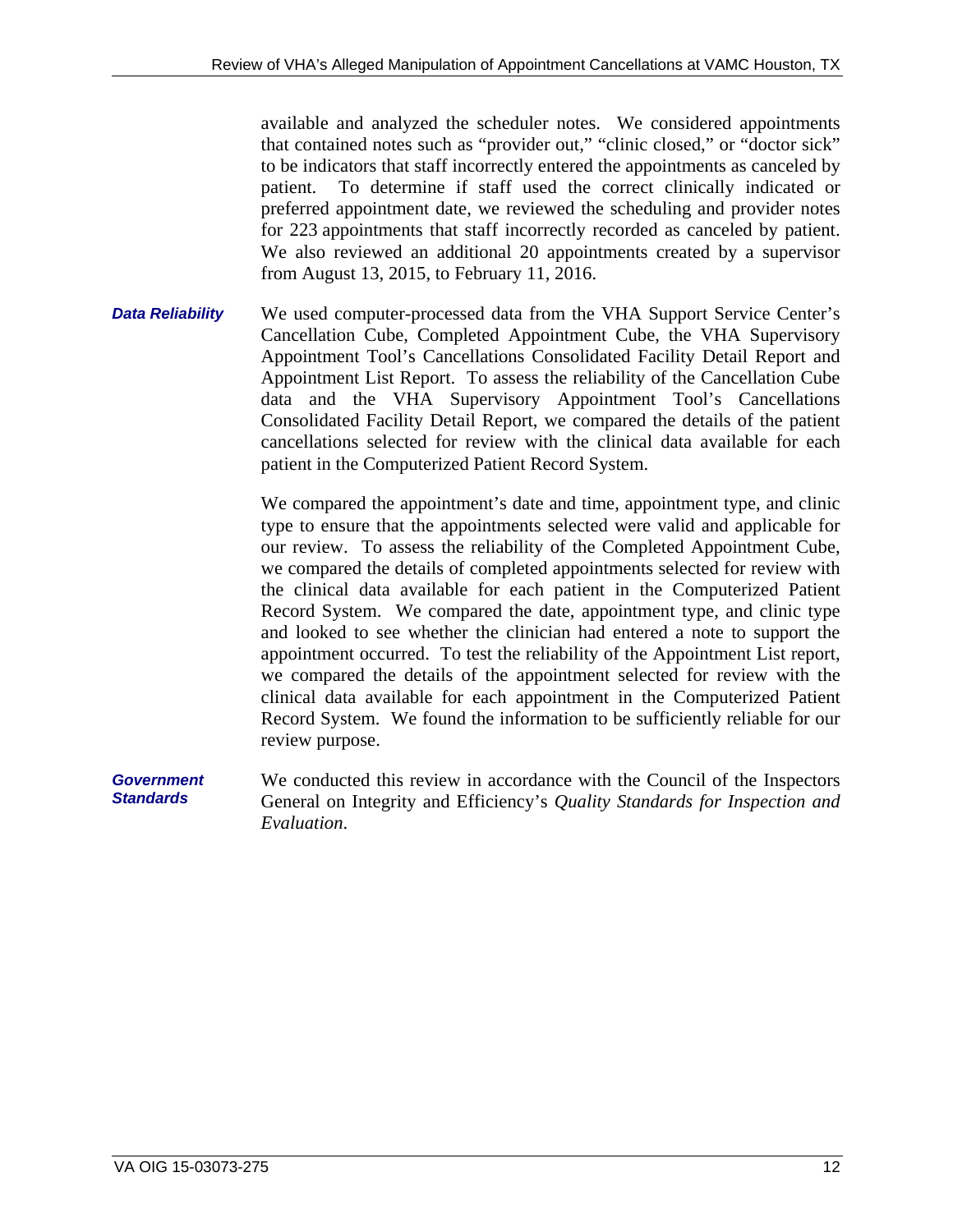# <span id="page-16-0"></span>**Appendix B Management Comments**

|       | Department of<br><b>Memorandum</b><br><b>Veterans Affairs</b>                                                                                                                                                                                                                                                                                                                                                                                                                                                                                                                                                                                                                                                                                                                                                                                                                                                                                            |
|-------|----------------------------------------------------------------------------------------------------------------------------------------------------------------------------------------------------------------------------------------------------------------------------------------------------------------------------------------------------------------------------------------------------------------------------------------------------------------------------------------------------------------------------------------------------------------------------------------------------------------------------------------------------------------------------------------------------------------------------------------------------------------------------------------------------------------------------------------------------------------------------------------------------------------------------------------------------------|
| Date: | April 25, 2016                                                                                                                                                                                                                                                                                                                                                                                                                                                                                                                                                                                                                                                                                                                                                                                                                                                                                                                                           |
| From: | Network Director (10N16)<br>South Central VA Health Care Network                                                                                                                                                                                                                                                                                                                                                                                                                                                                                                                                                                                                                                                                                                                                                                                                                                                                                         |
| Subj: | Response to Draft Report, Review of Alleged Manipulation of Appointment<br>Cancellations at the Houston, TX, VA Medical Center. Project Number 2015-03073-<br>R5-0165                                                                                                                                                                                                                                                                                                                                                                                                                                                                                                                                                                                                                                                                                                                                                                                    |
| To:   | Acting Assistant Inspector General for Audits and Evaluations (52)                                                                                                                                                                                                                                                                                                                                                                                                                                                                                                                                                                                                                                                                                                                                                                                                                                                                                       |
|       | Thank you for the opportunity to review and comment upon the draft report. The<br>1.<br>Houston VAMC is faced with a unique staffing challenge at the two Community-<br>Based Outpatient Clinics (CBOCs) discussed in the report. Occasionally, when a<br>health care provider at one CBOC is on leave, a provider from the other CBOC<br>relocates temporarily to cover for the absence. When this occurs, the covering<br>provider maintains his/her original clinic schedule and sees his/her own patients<br>at the other location. Scheduling clerks call these patients and offer them the<br>opportunity to have their appointment with their provider at the alternative<br>location. Some patients accept this arrangement and attend their previously<br>scheduled appointment; others decline the offer and request rescheduling; while<br>still others indicate that they couldn't make their appointment anyway and choose<br>to cancel it. |
|       | A key point of contention is whether the CBOC Director acted improperly when<br>2.<br>instructing schedulers to select "canceled by patient" in cases when a Veteran<br>declined the offer of an appointment with his or her health care provider at an<br>alternative location. I find that this direction was reasonable given the limited<br>options available in the scheduling software. The software is complex to<br>navigate and limited to outdated technology. It can be correct for schedulers to<br>select either "canceled by patient" or "canceled by clinic" depending on the<br>circumstances. The CBOC Director and schedulers were using their best<br>judgement to accurately reflect the scheduling transaction, and did not engage in<br>malicious or ethically unjustifiable conduct or deliberately manipulate scheduling<br>data.                                                                                                |
|       | The complex, antiquated nature of the scheduling software makes it exceedingly<br>difficult for any employee to navigate proficiently 100 percent of the time. This<br>problem is further magnified because the Medical Support Assistants (MSAs)<br>who are required to use this system to schedule, reschedule, and cancel<br>appointments comprise a large population of often inexperienced, entry-level<br>employees. VHA experiences nearly 25 percent turnover in MSA positions<br>annually, and, with respect to the Houston VAMC, each new scheduler must<br>undergo 40 hours of training. From 2014 through April 2016, Houston trained<br>1,481 employees in one or more of the five scheduling courses, local scheduling<br>training, or Houston's locally developed MSA Academy. Yet, even with extensive<br>training, errors occur because of the complexity of the software program and the<br>special needs of our patients.             |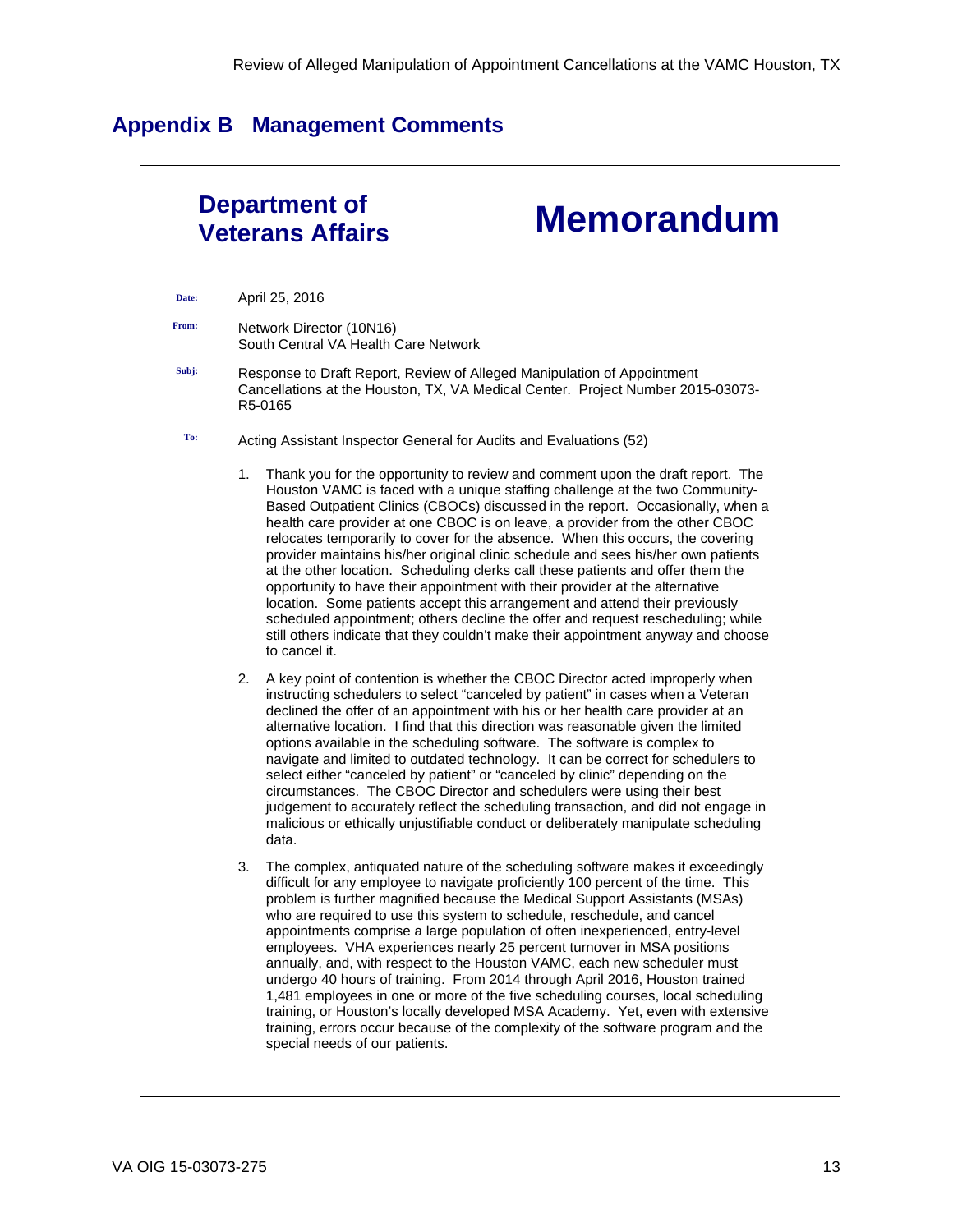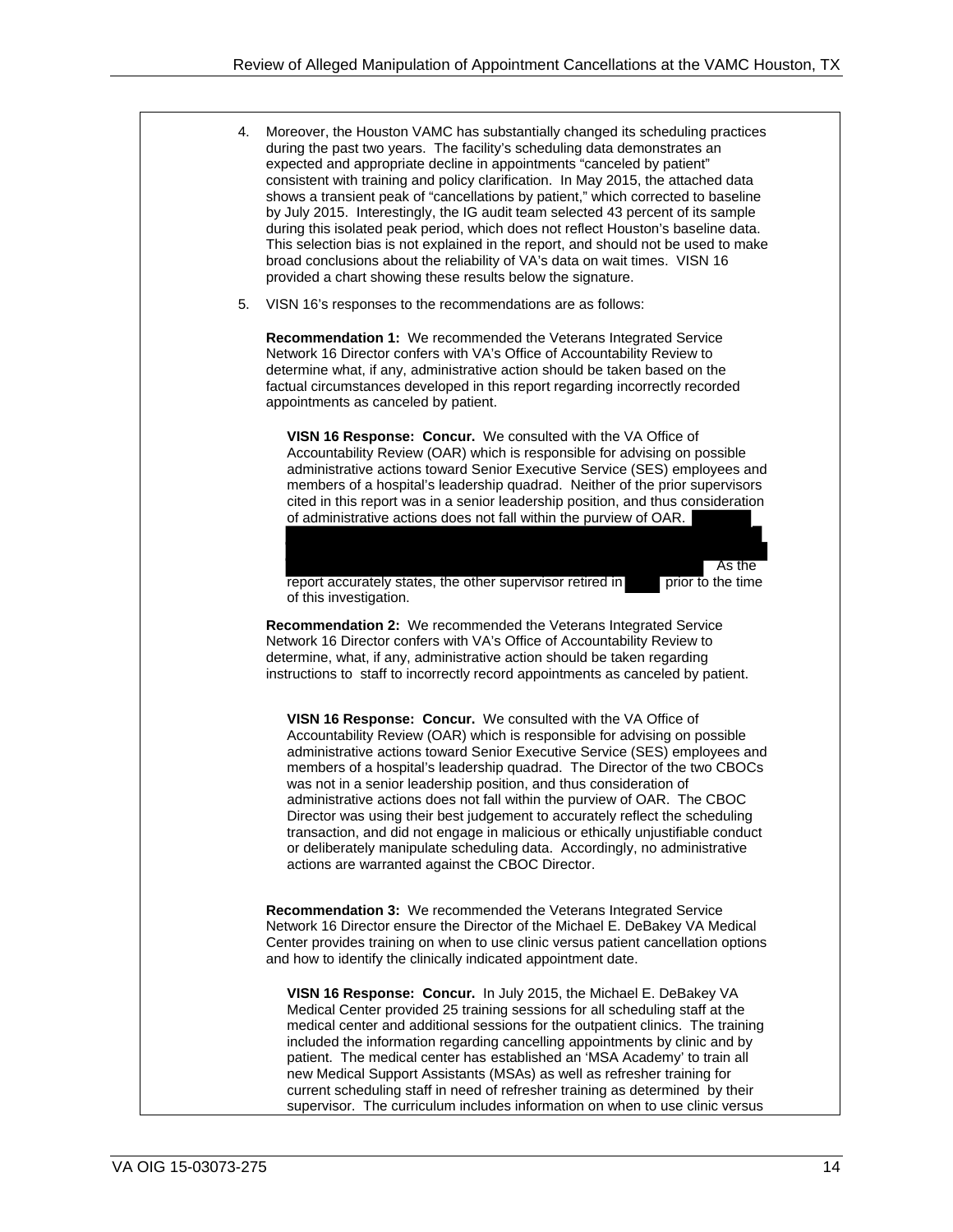patient cancellation options and how to identify the clinically-indicated appointment date. 99% of schedulers received the training in July 2015 or their scheduling keys were removed; the remaining 1% (3 schedulers) had their keys removed in April 2016.

Beginning this fiscal year, the Houston VAMC established a new process wherein a Medical Administration Specialist in Health Administration Service and the GPM Office review all requests to assign scheduling keys requested through an electronic portal. No scheduling key is authorized without evidence that the requestor has completed the training. In addition, the facility tracks the results of scheduling audits on a monthly basis. Schedulers who are not audited or entering appointments will have their scheduling menu options removed. During the month of March 2016, we removed scheduling keys from 18 individuals.

The MSA Academy will also provide training to all supervisors of schedulers. Schedulers have been instructed to notify the Executive Assistant to the Medical Center Director, the service chief, or the GPM office if they believe they are getting direction from their supervisor that is not consistent with policy; this will also be added to the on-going training.

The Assistant Deputy Under Secretary for Health for Clinical Operations disseminated a revised standard procedure for usage of "cancel by clinic" vs. "cancel by patient" on February 16, 2016. This memorandum was distributed to facilities by VISN 16 the same day.

#### **Target date for completion: Process in place, ongoing training and review of scheduling process.**

**Recommendation 4:** We recommended the Veterans Integrated Service Network 16 Director ensure the Director of the Michael E. DeBakey VA Medical Center improves scheduling audit processes to ensure that managers conduct a complete review of appointment data to ensure scheduling staff are using the correct cancellation type and clinically indicated or preferred appointment date.

**VISN 16 Response: Concur.** In October 2015, the medical center implemented monthly audits for all schedulers, using both electronic and manual audits. Five appointments per scheduler are audited by the supervisor each month. The audits are tracked through the GPM office and reported to senior leadership during the morning report meeting. The audits include review of the clinically indicated or preferred appointment date. We have greatly improved completion of our audits, 100% of schedulers for the month of March 2016 were audited. Effective April, 2016, we will incorporate into the process audits to ensure scheduling staff are using the correct cancellation type.

**Target date for completion: May 31, 2016** 

**Recommendation 5:** We recommended the Veterans Integrated Service Network 16 Director ensure the Director of the Michael E. DeBakey VA Medical Center makes sure managers take corrective action where audits identify deficiencies in scheduling staff's use of appointment cancellation type and clinically indicated or preferred appointment dates.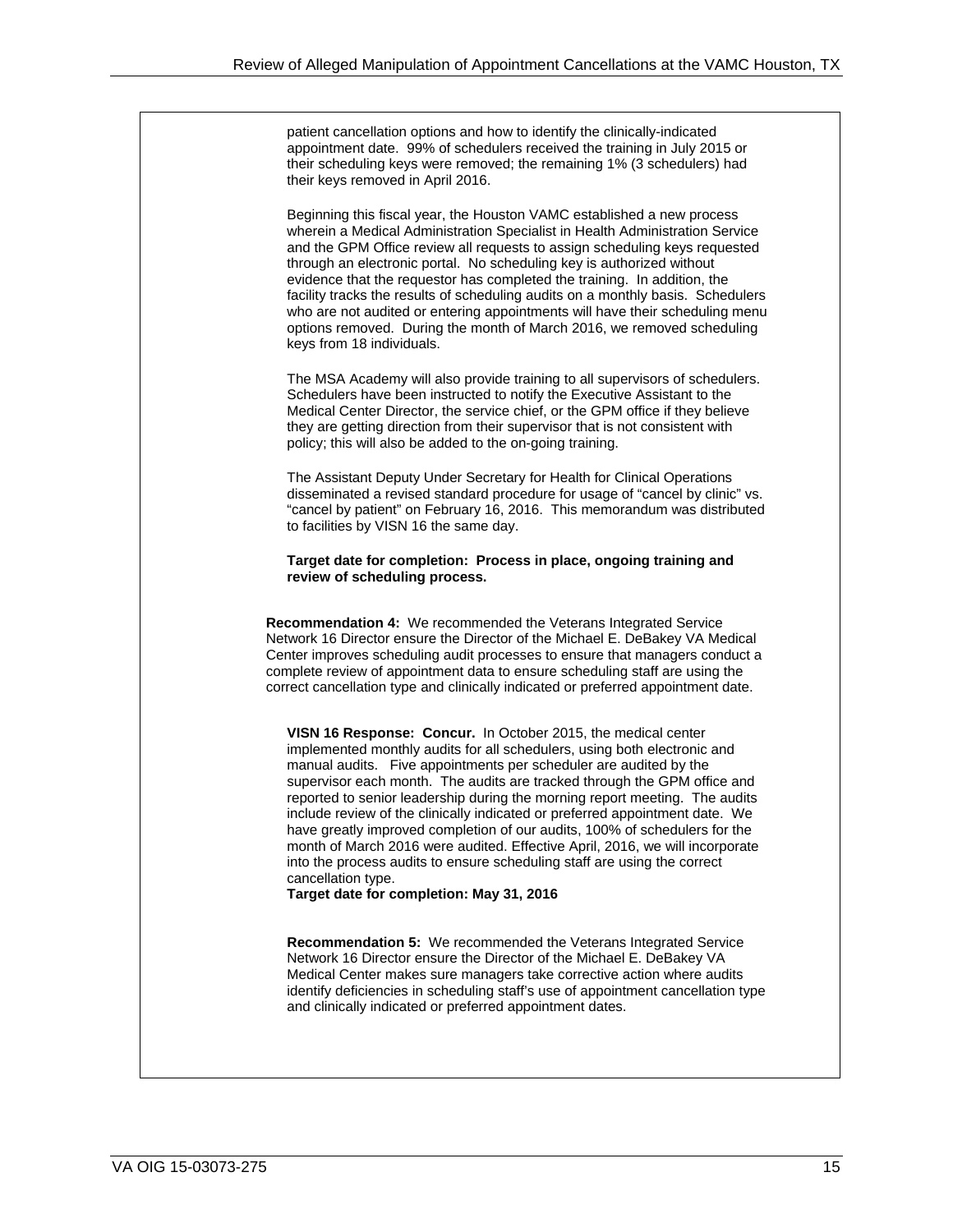|      | <b>VISN 16 Response: Concur.</b> The Medical Center will continue to take<br>appropriate corrective actions when supervisors identify deficiencies in<br>scheduling staff's use of appointment cancellation. In compliance with<br>"Request for Wait Time Case Information for OIG Update" received in March<br>2016, all disciplinary actions taken as a result of scheduling irregularities will<br>be entered into the VA-Wide Adverse Employment Action Database. We are<br>currently reviewing<br>and if<br>is<br>issued, it will be entered into the database.                                                                                                                                                       |
|------|----------------------------------------------------------------------------------------------------------------------------------------------------------------------------------------------------------------------------------------------------------------------------------------------------------------------------------------------------------------------------------------------------------------------------------------------------------------------------------------------------------------------------------------------------------------------------------------------------------------------------------------------------------------------------------------------------------------------------|
|      | If any error is found during monthly audits of all schedulers, additional training<br>will be provided. Whenever the scheduler's error rate exceeds >15%, an<br>expanded audit will be completed with administrative actions taken as<br>appropriate.                                                                                                                                                                                                                                                                                                                                                                                                                                                                      |
|      | Any concerns reported regarding the actions taken by scheduling supervisors<br>will be shared with the Medical Center Director for appropriate administrative<br>action.<br>Target date for completion: May 31, 2016                                                                                                                                                                                                                                                                                                                                                                                                                                                                                                       |
|      | Recommendation 6: We recommended the Veterans Integrated Service<br>Network 16 Director conduct a scheduling audit within 3 months after<br>recommendations 3 through 5 are implemented to ensure corrective actions<br>taken were effective.                                                                                                                                                                                                                                                                                                                                                                                                                                                                              |
|      | <b>VISN 16 Response: Concur.</b> An external VISN team made up of access<br>and scheduling subject matter experts will conduct an onsite scheduling audit.<br>The team will ensure the facility has implemented a process to train and<br>provide refresher training to scheduling staff on appropriate documentation<br>for appointment cancellations and preferred appointment dates. The team<br>will review a minimum of 500 scheduled appointments to determine<br>appropriateness. The results of the audit will be shared with leadership. If<br>deficiencies are identified, a corrective action plan for monthly reporting to the<br>VISN office will be required.<br>Target date for completion: August 31, 2016 |
| 6.   | If you should have any questions regarding this information, please contact<br>Bonnie Kilpatrick, Acting Quality Management Officer at 601.206.6994.                                                                                                                                                                                                                                                                                                                                                                                                                                                                                                                                                                       |
|      | (original signed by:)                                                                                                                                                                                                                                                                                                                                                                                                                                                                                                                                                                                                                                                                                                      |
| for: | Shannon Novotny                                                                                                                                                                                                                                                                                                                                                                                                                                                                                                                                                                                                                                                                                                            |
|      | SKYE McDOUGALL, PhD                                                                                                                                                                                                                                                                                                                                                                                                                                                                                                                                                                                                                                                                                                        |
|      |                                                                                                                                                                                                                                                                                                                                                                                                                                                                                                                                                                                                                                                                                                                            |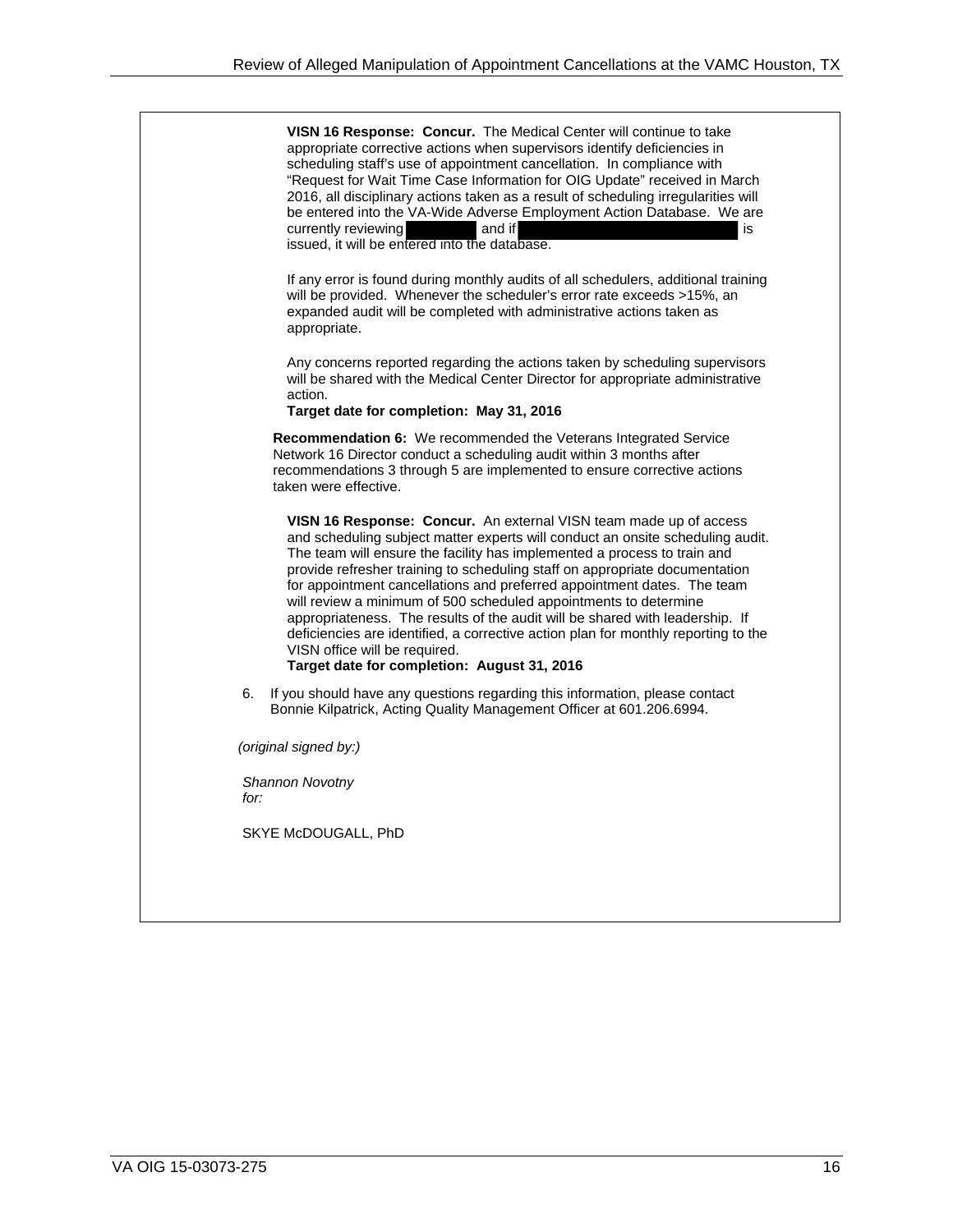#### Attachment

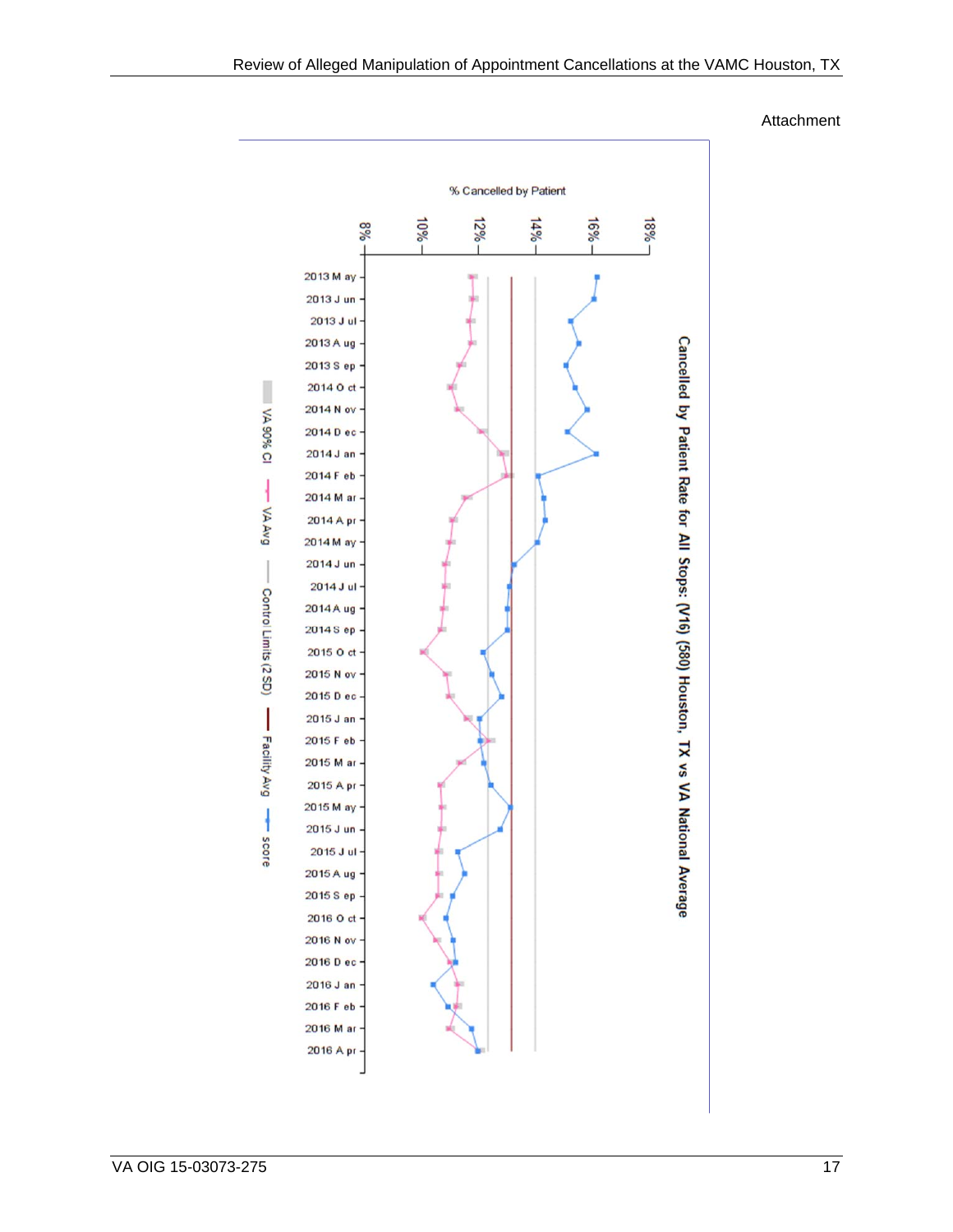# <span id="page-21-0"></span>**Appendix C OIG Contact and Staff Acknowledgments**

| Contact         | For more information about this report, please<br>contact the Office of Inspector General at<br>$(202)$ 461-4720. |
|-----------------|-------------------------------------------------------------------------------------------------------------------|
| Acknowledgments | Larry Reinkemeyer, Director<br><b>Josh Belew</b><br>Meredith Majerle<br>Ken Myers                                 |